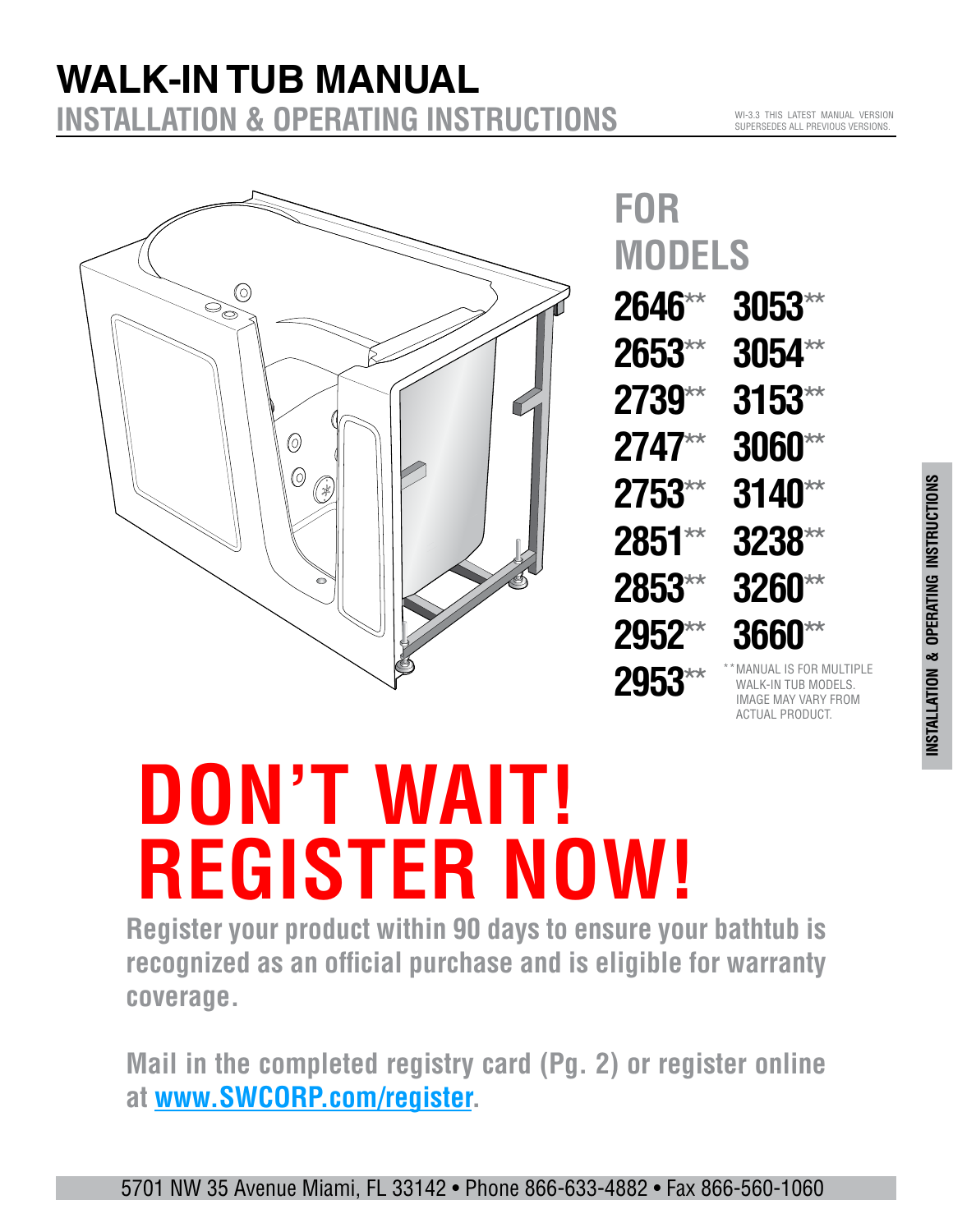## <span id="page-1-0"></span>**PRODUCT REGISTRATION\***

**IMPORTANT: YOUR WARRANTY WILL NOT BE RECOGNIZED UNLESS THIS CARD IS FULLY COMPLETED AND RETURNED OR ONLINE REGISTRATION IS COMPLETED.**

**To ensure that your warranty is registered and confirmed please do one of the following:**

**1. Register online at www.SWCORP.com/register.** You will be asked to fill out the same information you would in the registration card. Registering online is fast, secure and ensures we receive your information.

**2. Complete, cut-out and mail the registration card below.**By returning this registration card we confirm the date of purchase for your new product. This confirmation will allow us to process any warranty claims.

 $\Omega$ 

### **Mail the card to: 5701 NW 35 Avenue, Miami, FL 33142**

| <b>Product Registration Card</b>                                                                                                                                                                                                                                |  |  |  |
|-----------------------------------------------------------------------------------------------------------------------------------------------------------------------------------------------------------------------------------------------------------------|--|--|--|
|                                                                                                                                                                                                                                                                 |  |  |  |
|                                                                                                                                                                                                                                                                 |  |  |  |
|                                                                                                                                                                                                                                                                 |  |  |  |
|                                                                                                                                                                                                                                                                 |  |  |  |
|                                                                                                                                                                                                                                                                 |  |  |  |
| I have read the Owner's Guide carefully and understand and agree that any installation, operation or maintenance of the bathtub must be done strictly<br>in accordance with instructions and guidelines contained in the owner's manual and installation guide. |  |  |  |
|                                                                                                                                                                                                                                                                 |  |  |  |
| Page 2                                                                                                                                                                                                                                                          |  |  |  |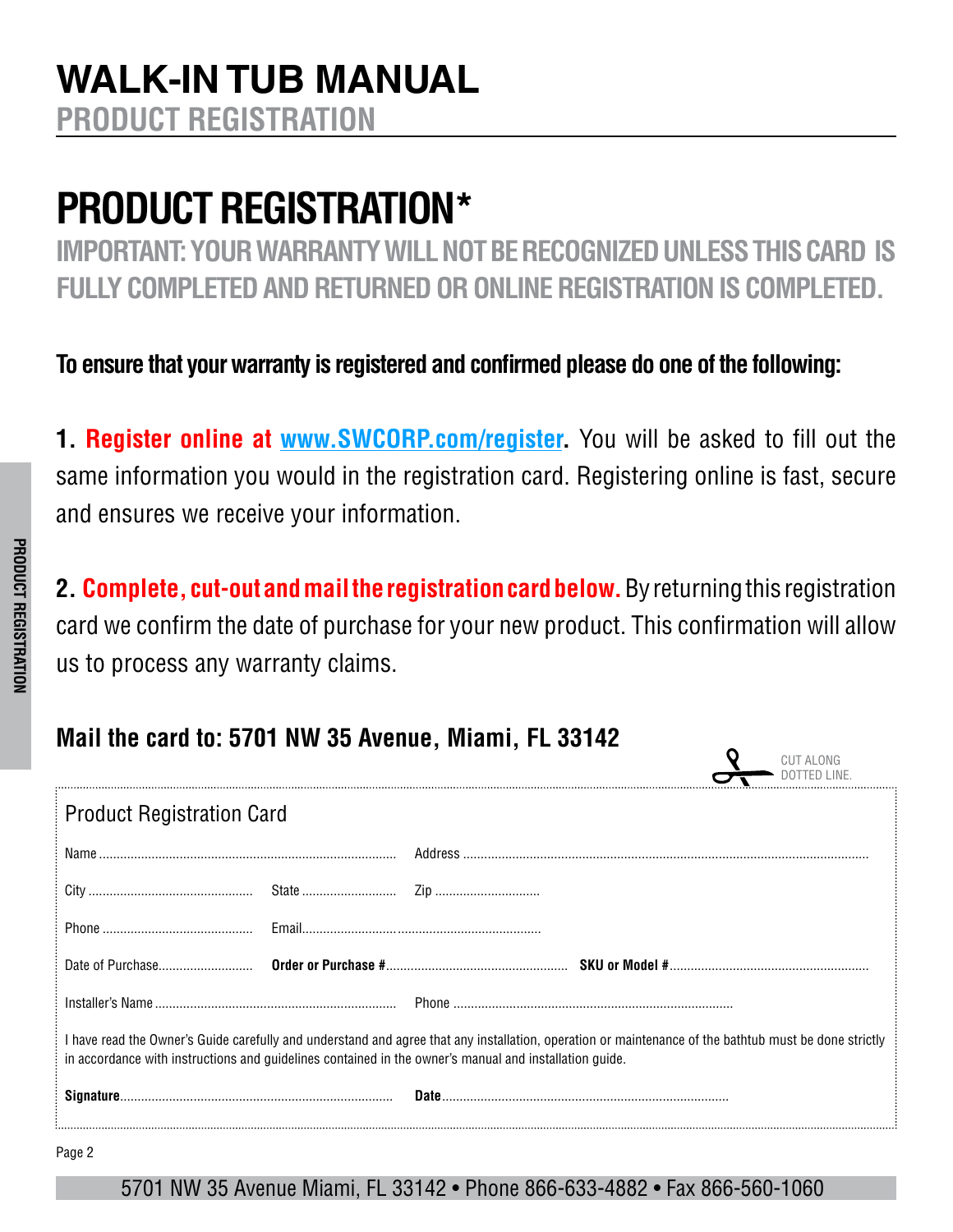## **TABLE OF CONTENTS**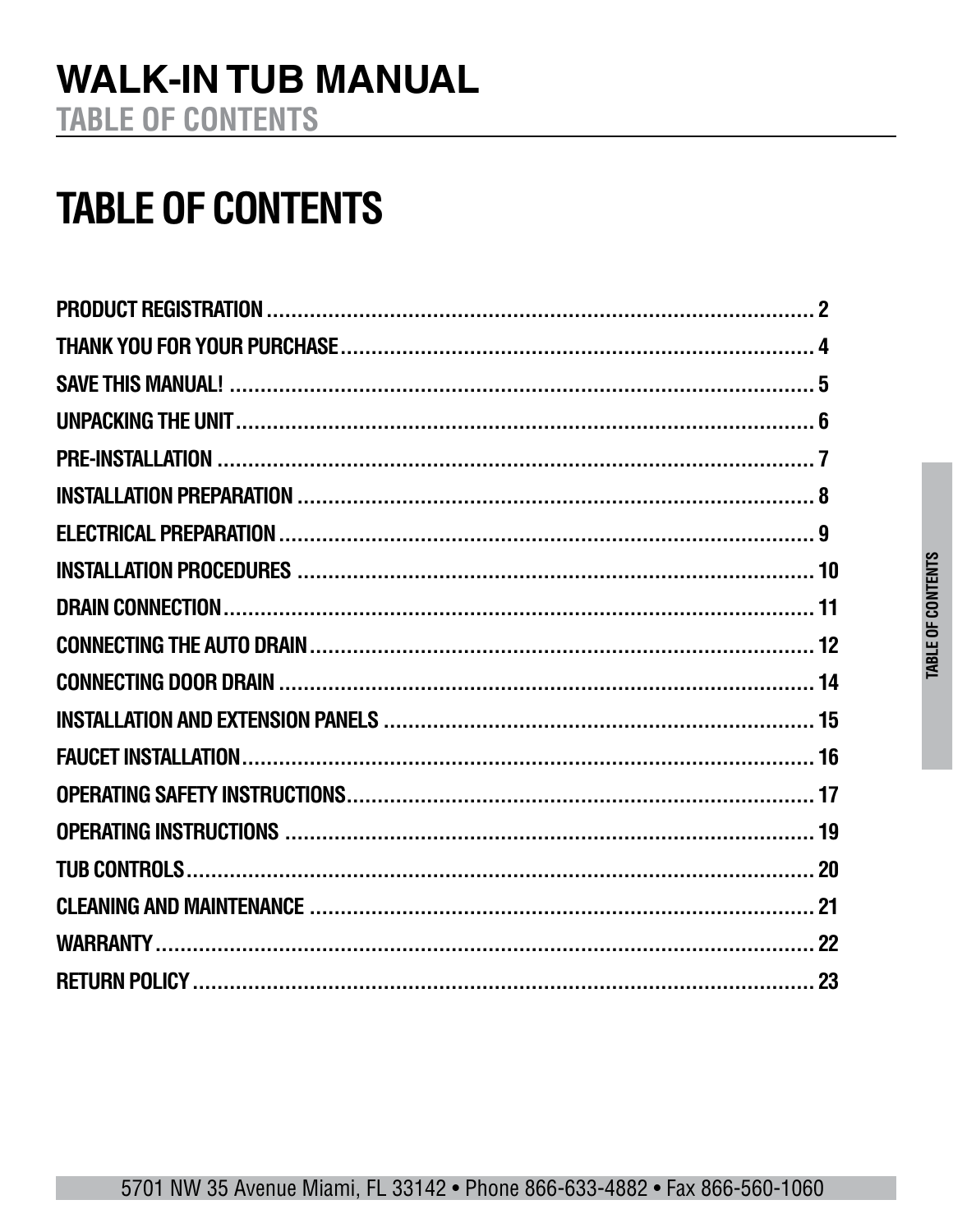## <span id="page-3-0"></span>**THANK YOU FOR YOUR PURCHASE!**

The purchase of a walk-in bathtub is made out of a necessity for safety, comfort and quality of life. It is not a small investment but it

pays for itself by recapturing the peace of mind and freedom you once had.

Our mission is to provide anyone with limited mobility the tools they need to once again enjoy the complete bathing experience.

To help ensure you get the most out of your investment below is list of ESSENTIAL DO's and DON'Ts that must be kept in mind during and after your bathtub's installation.

## **ESSENTIAL DO'S & DON'TS**

#### **DO REGISTER YOUR PRODUCT!**

Register your product within 90 days to ensure your bathtub is recognized as an official purchase and is eligible for warranty coverage. *Mail the completed registry card (Pg. 2) or register online at www.SWCORP.com/register.*

#### **DO LEVEL THE TUB USING THE BUILT-IN LEVELING FEET TO PREVENT DOOR LEAKAGE!**

Every walk-in bathtub comes equipped with adjustable leveling feet. *THE LEVELING FEET MUST BE ADJUSTED TO ENSURE THE TUB IS LEVEL AGAINST THE ONSITE FLOOR/SURFACE. FAILURE TO DO SO MAY RESULT IN LEAKAGE!*

#### **DO REPORT ANY DEFECTS, DAMAGES OR MISSING ITEMS RIGHT AWAY!**

Thoroughly review the bathtub and contents of the package. Any defects or damages must be reported within 5 business days of receiving the product.

#### **DON'T LIFT OR PULL THE BATHTUB BY THE PLUMBING!**

Every walk-in bathtub is built with a steel support frame. This support frame features a set of handles which should be used to lift, push and pull the bathtub to ensure no damage is done to the tub body, components or plumbing.

#### **DON'T LEAN OR SUPPORT YOURSELF ON THE BATHTUB DOOR!**

The bathtub door's alignment is key to providing a watertight seal. Using the door to support your weight or leaving the door open for extended periods of time will compromise this alignment and possibly lead to leakage.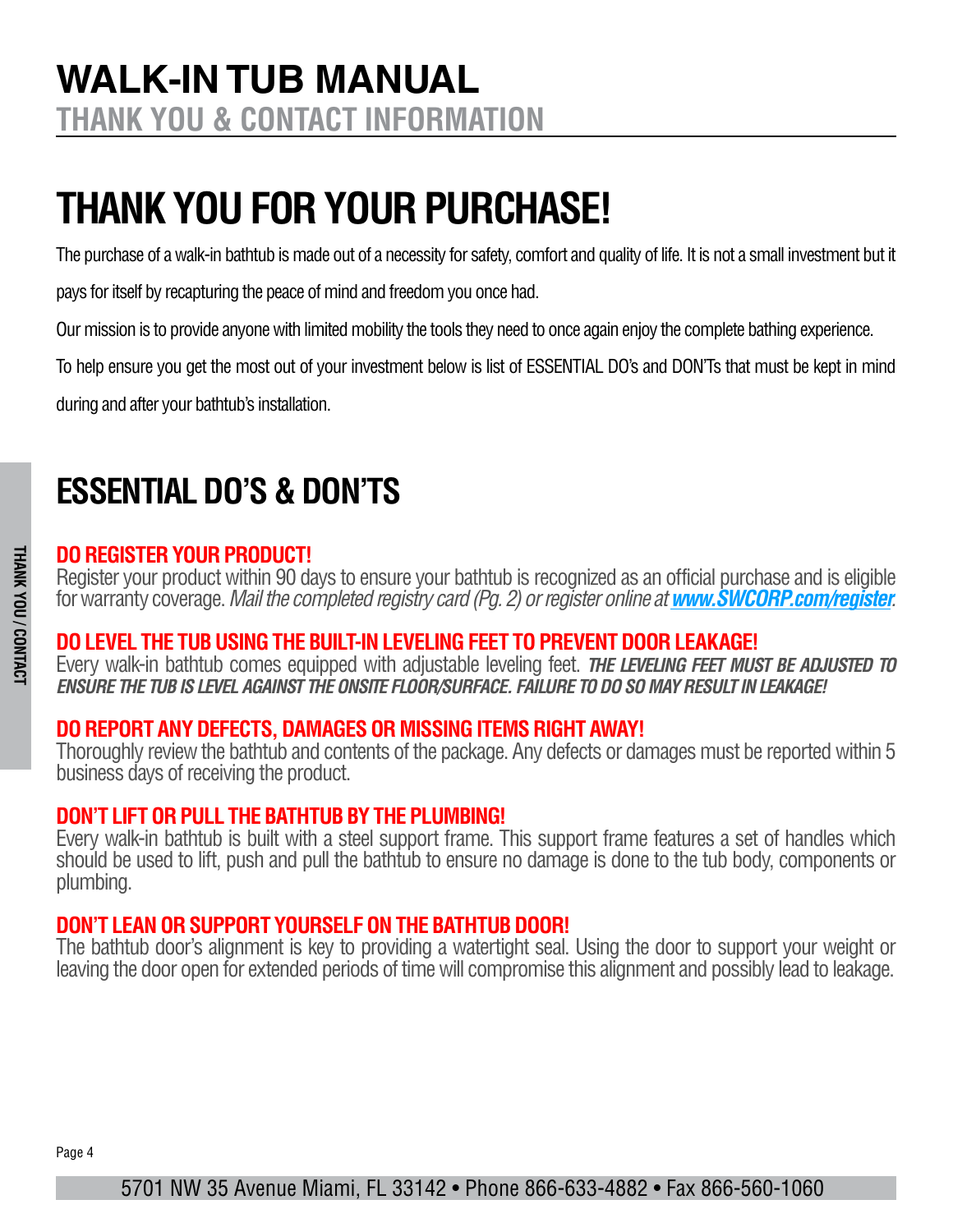**SAVE THIS MANUAL**

**SAVE THIS MANUAL**

**SAVE THIS MANUAI** 

## **SAVE THIS MANUAL!**

READ THESE INSTRUCTIONS COMPLETELY BEFORE INSTALLING THE PRODUCTS. FAILURE TO DO SO COULD RESULT IN AN IMPROPER INSTALLATION AND COULD VOID THE WARRANTY.

### **RESPONSIBILITY OF THE INSTALLER**

THE INSTALLER MUST INSPECT AND WATER TEST THE PRODUCT PRIOR TO INSTALLATION TO ENSURE THE UNIT IS FREE OF DEFECT OR DAMAGE. IN THE EVENT OF A PROBLEM, THE UNIT MUST NOT BE INSTALLED. IF THE CRATE OR THE PRODUCT HAS BEEN DAMAGED DURING SHIPPING, PLEASE CALL US IMMEDIATELY.

### **THIS PRODUCT MUST BE INSTALLED BY A LICENSED/CERTIFIED CONTRACTOR**

LICENSED PLUMBERS AND ELECTRICIANS SHOULD BE EMPLOYED TO INSURE PROPER INSTALLATION. INSTALLERS ASSUME ALL LIABILITY FOR THE CORRECT INSTALLATION PROCEDURES. ONLY ACCESSORIES AUTHORIZED BY THE MANUFACTURER SHOULD BE USED WITH THIS PRODUCT.

### **WARNING! WHEN USING THIS PRODUCT, BASIC PRECAUTIONS SHOULD ALWAYS BE FOLLOWED. READ AND FOLLOW ALL INSTRUCTIONS PERTAINING TO RISK OF FIRE, ELECTRICAL SHOCK, AND/ OR OTHER INJURIES.**

IMPORTANT SAFETY INSTRUCTIONS. INSTRUCTIONS IMPORTANTES RELATIVES A LA SECURITE.

READ AND FOLLOW ALL INSTRUCTIONS. LIRE ET SUIVRE TOUTES LES INSTRUCTIONS.

SAVE THESE INSTRUCTIONS. CONSERVER CES INSTRUCTIONS.

WARNING: RISK OF ACCIDENTAL INJURY OR DROWNING; CHILDREN SHOULD NOT USE HYDROMASSAGE BATHTUB WITHOUT ADULT SUPERVISION. AVERTISSEMENT. RISQUE DE BLESSURE ET DE NOYADE. NE PAS LAISSER UN ENFANT UTILISER LA CUVE A REMOUS EN L'ABSENCE D'UN ADULTE

WARNING: TO AVOID INJURY, EXERCISE CARE WHEN ENTERING OR EXITING THE HYDROMASSAGE BATHTUB. AVERTISSEMENT. POUR EVITER LES BLESSURES, USER DE PRUDENCE EN ENTRANT DANS LA CUVE A REMOUS ET EN LA QUITTANT.

WARNING: RISK OF ELECTRIC SHOCK; DO NOT PERMIT ELECTRIC APPLIANCES (SUCH AS A HAIR DRYER, LAMP, TELEPHONE, RADIO, OR TELEVISION) WITHIN 1.5 M OF THIS HYDROMASSAGE BATHTUB. AVERTISSEMENT. RISQUE DE CHOC ELECTRIQUE. NE PAS PLACER D'APPAREILS ELECTRIQUES (LUMINAIRE, TÉLÉPHONE, RADIO, TELEVISEUR, ETC.) A MOINS DE 1.5 M DE CETTE CUVE A REMOUS.

CAUTION: TEST THE GROUND FAULT CIRCUIT INTERRUPTER PROTECTING THIS APPLIANCE PERIODICALLY IN ACCORDANCE WITH THE MANUFACTURER'S INSTRUCTIONS. ATTENTION. VERIFIER REGULIEREMENT LE FONCTIONNEMENT DU DISJONCTEUR DE FUITE A LA TERRE CONFORMEMENT AUX INSTRUCTIONS DU FABRICANT.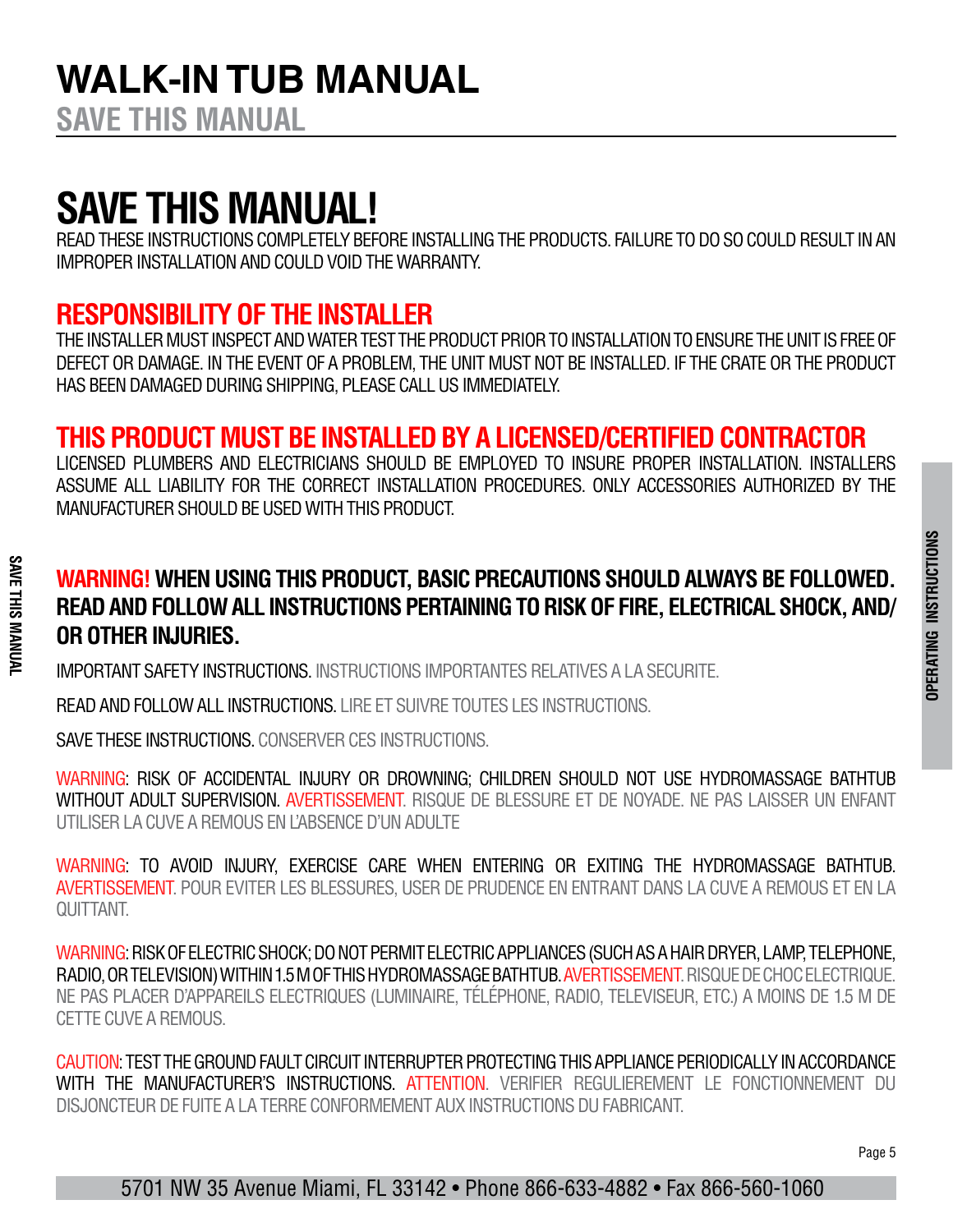### <span id="page-5-0"></span>**WALK-IN TUB MANUAL<br>UNPACKING UNPACKING i**

## **UNPACKING THE UNIT**

### **USE FRAME HANDLES TO LIFT / MOVE TUB. NEVER BY THE PLUMBING!**

Never lift the walk-in bathtub by the plumbing. Doing so may result in damaging the plumbing and causing a leak.

### **INSPECTING THE UNIT**

Immediately inspect the unit for damage even if there is no carton damage. If any damages are noted, photograph the damaged area(s) and notify us immediately. Damages must be reported within 5 business days. Once the unit is reation darhage. If any darhages are noted, photog<br>e damaged area(s) and notify us immediately. Dam



installed surface damages will be assumed to be installation related if not reported at this point. ust be reported within 5 bushless days. Once the unit is **Installect of LOMDING:**<br>Installed surface damages will be assumed to be installation related if not reported at this point.

### **PLACING THE UNIT**

**OPERATING INSTRUCTIONS**

**OPERATING INSTRUCTIONS** 

Please note that an installer(s) assumes full liability for damages to the walk-in bathtub after the unit is installed in the "cradle"/niche.

### **WHAT'S INSIDE**

Inside you'll should find the following:

- Walk-In Bathtub Unit
- Walk-In Bathtub Extension Kit (if applicable)
- Waste & Overflow Kit
- Sanitary Tee
- Door Drain Adaptor with 3/8" Barb
- Faucet Set (if applicable for model)
- Suction Cup Handle
- **P:**  $\frac{1}{8}$  when 9 manual (mannopolitation band) end avenue, Valley Strem Production Avenue, Valley Strem Neumann.<br>• Owner's Manual (with Registration Card)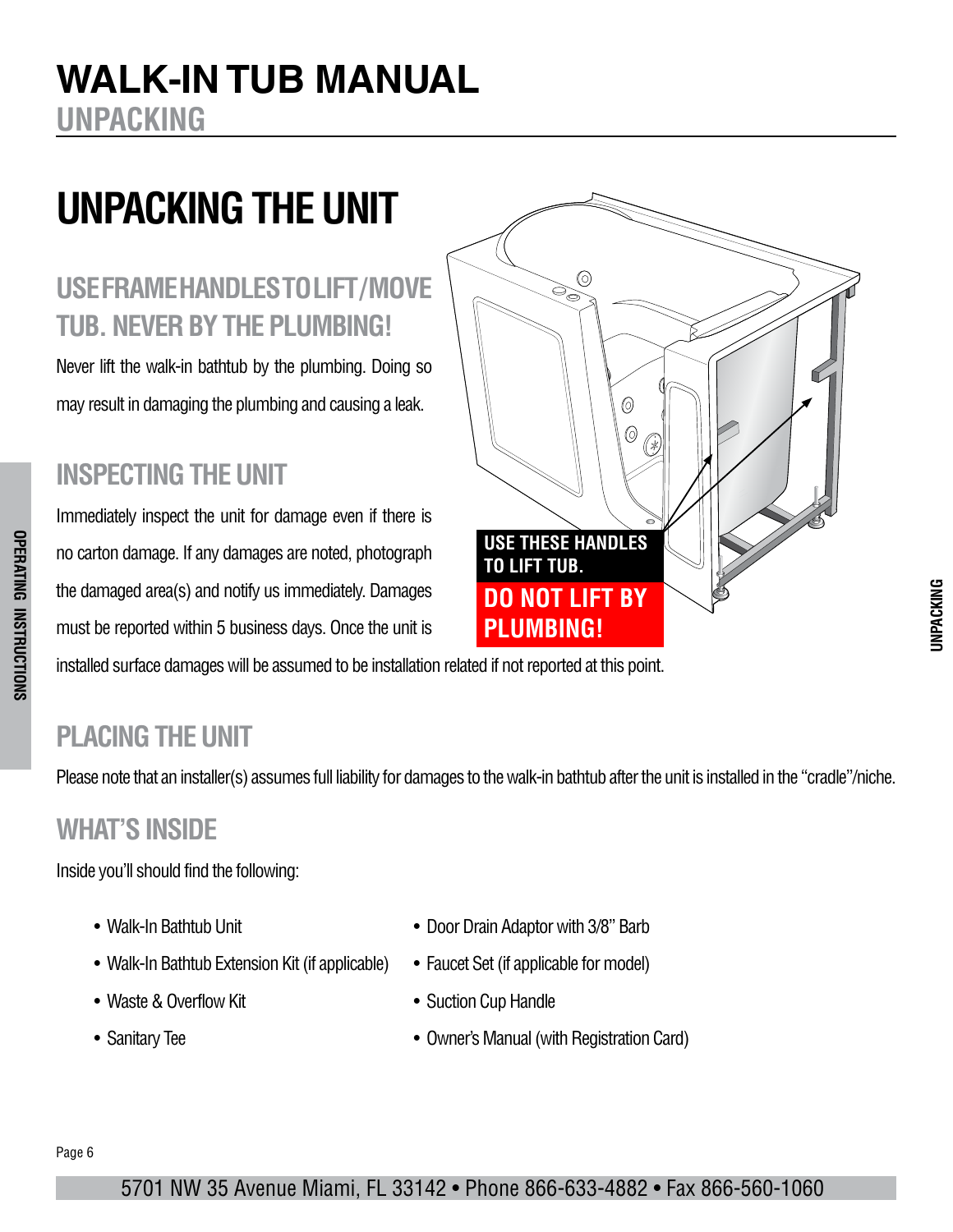## <span id="page-6-0"></span>**PRE-INSTALLATION\***

*\* All walk-in bathtubs are 100% water tested at the factory certified to be free of leaks. Transportation and mishandling may cause leaks. It is necessary to test the bathtub while there is access to all sides of the bathtub.*

## **TEST THE BATHTUB WHILE YOU HAVE ACCESS TO ALL SIDES AND BEFORE PERMANENTLY INSTALLED.**

### **READ AND FOLLOW ALL INSTRUCTIONS**

**SAFETY**

- Place the tub on a completely flat surface in an area where it may be drained after testing.
- Close the drain and fill the tub until it is above the highest jet. If it's a soaker fill up to normal water height level.
- Allow the water to stand in tub for 30 minutes and then inspect all plumbing and seals for leaks.
- If tub is jetted, supply electric to unit and run for 10 minutes and inspect for leaks. Inspect the unions around the pump; if leaks persist from the unions after tightening; loosen the unions and insure the O-ring is seated properly.

**NOTE: IF THE PUMPS DO NOT OPERATE, CHECK THE BREAKER TO ENSURE POWER IS ON AND THE CABLE CONNECTING THE CONTROLS TO THE PUMP IS ATTACHED.**

**WARNING! DO NOT RUN ANY PUMPS UNLESS THE TUB IS FILLED WITH WATER TO PROPER LEVEL. DAMAGE DUE TO DRY RUNNING PUMPS IS NOT COVERED UNDER WARRANTY. FAILURE TO PERFORM THESE TESTS BEFORE INSTALLATION WILL MAKE THE INSTALLER LIABLE FOR FUTURE REPAIR COSTS.**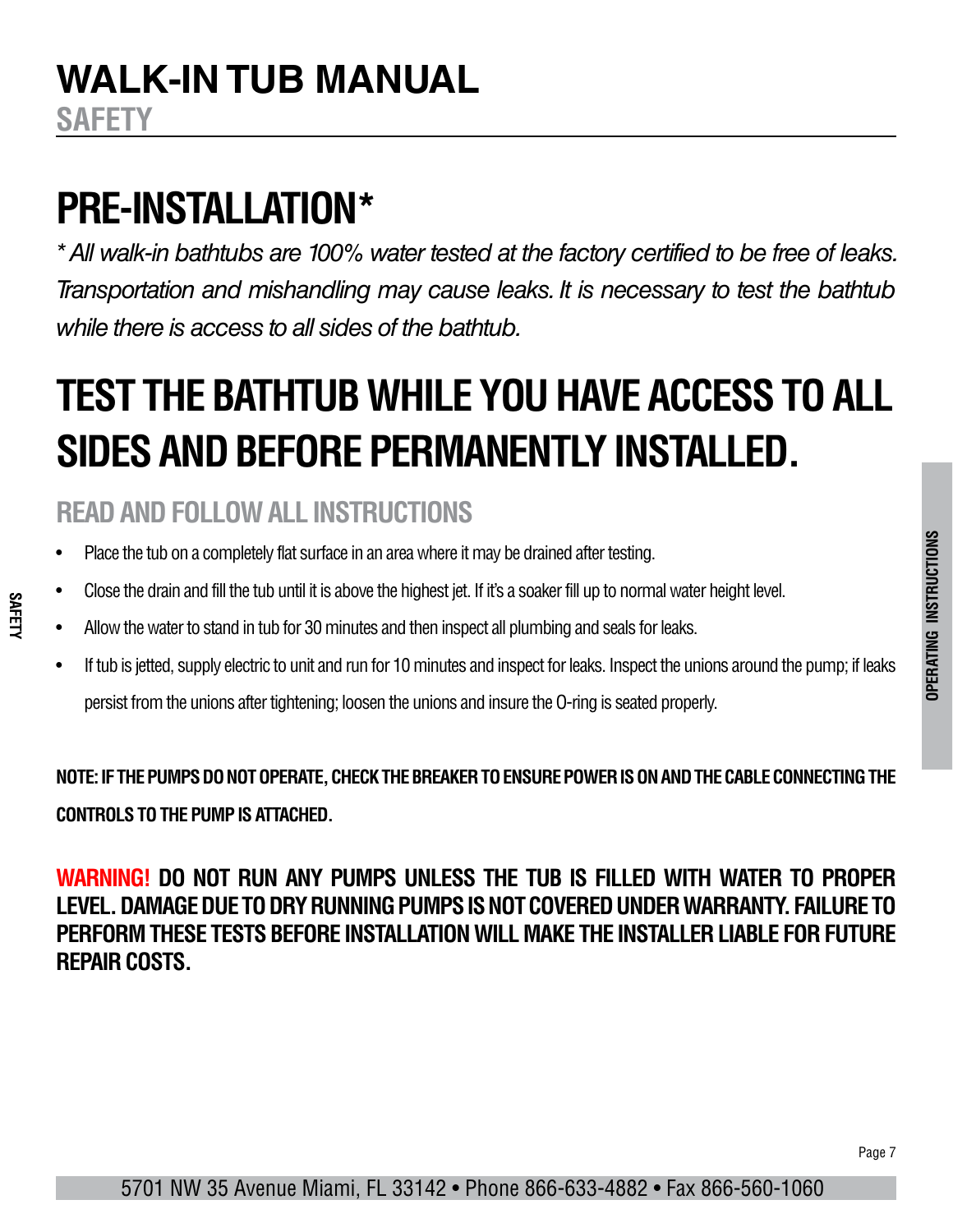# <span id="page-7-0"></span>**A BAD LEVEL WILL MAKE YOUR TUB LEAK! 1. CHECK FLOOR LEVEL 2. ADJUST LEVELING FEET AS NEEDED**

Clear the floor of any debris or trash and use a 5-6 foot level to determine if the floor is level. If the floor is not level, it is imperative that the bathtub's leveling feet are used to ensure the tub itself is perfectly level.

*Note: it is important that all leveling feet are completely touching the floor and level for the door system to work properly.*



*Adjust leveling feet as needed making sure all feet are completely touching the floor. The tub must be completely level to avoid leakage.*



- 1. Check to ensure that the drain piping has been "roughed-in" at the proper location.
- 2. Ensure that the proper electrical service has been installed at the pump location. See electrical requirements in the manual (on following page).

Page 8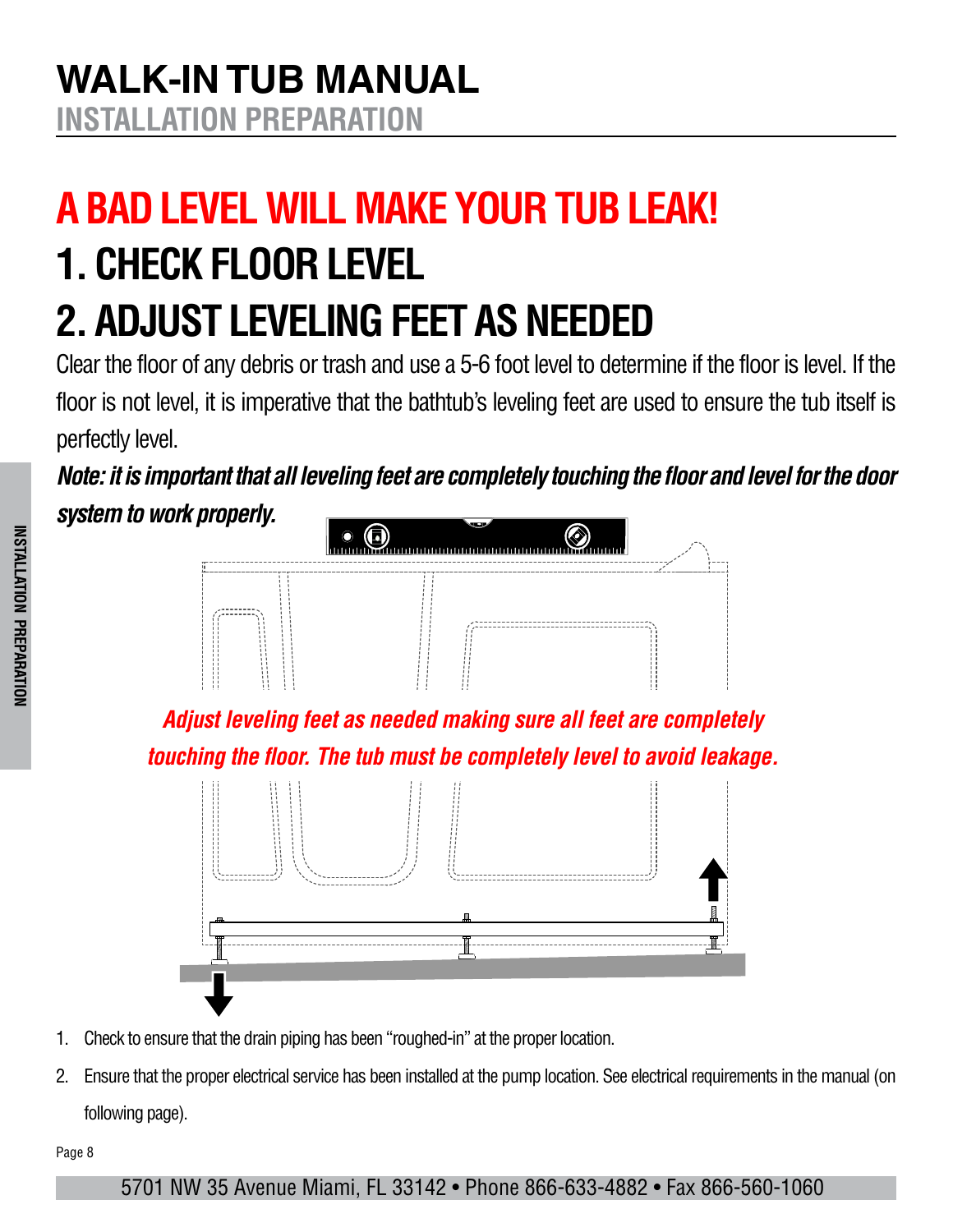# <span id="page-8-0"></span>**ELECTRICAL PREPARATION**

All electrical wiring must be installed in accordance with the National Electrical Code and with all local codes. All wiring shall be done by a qualified electrician. Run one, two or three branch circuits (as required) from the main electrical service panel to the pump area of the framing structure to provide power to the unit.

Electrical components have specific wiring requirements. Refer to the matrix below for the electrical supply requirements for the jet massage bathtub and factory installed components.

Branch circuits must be rated for 110 – 120 volts. Use 12 Gauge, 3 conductor cable for the circuits. If the length run exceeds 100 feet check with local codes for requirements. Install moisture proof junction box(s) 6" above the floor at the pump end of the framing for each circuit.

**NOTE: DO NOT INSTALL THE JUNCTION BOX(S) WHERE IT CAN BE REACHED WHILE SITTING OR STANDING IN THE TUB OR TOUCHING THE FAUCETS.**

**AUTO DRAIN™, LIGHTS, WHIRLPOOL, AIR SPA, COMBO & HEATER ELECTRICAL REQUIREMENTS**

This section lists the factory installed components of the Jet Massage and/or Air Massage Systems.

| <b>Systems</b>                                            | <b>Electrical Rating</b><br>Circuit 1 | <b>Dedicated</b><br><b>Circuit</b> |
|-----------------------------------------------------------|---------------------------------------|------------------------------------|
| Soaker w / Auto Drain™                                    | 15 Amp GFCI                           |                                    |
| Soaker w / Light                                          | 15 Amp GFCI                           |                                    |
| Soaker w / Auto Drain <sup>™</sup> w / Light              | 15 Amp GFCI                           |                                    |
| Jet Massage Or Air Massage                                | 15 Amp GFCI                           |                                    |
| Jet Massage Or Air Massage w / Light                      | 15 Amp GFCI                           |                                    |
| Jet Massage Or Air Massage w/ Auto Drain <sup>™</sup>     | 15 Amp GFCI                           |                                    |
| Jet Massage Or Air Massage w/ Light & Auto Drain™         | 15 Amp GFCI                           |                                    |
| Jet Massage & Air Massage (Dual)                          | 20 Amp GFCI                           |                                    |
| Jet Massage & Air Massage (Dual) w/ Light                 | 20 Amp GFCI                           |                                    |
| Jet Massage & Air Massage (Dual) w/ Auto Drain™           | 20 Amp GFCI                           |                                    |
| Jet Massage & Air Massage (Dual) w/ Light & Auto Drain™   | 20 Amp GFCI                           |                                    |
| <b>Whirlpool Inline Heater - Dedicated 15 Amp Circuit</b> |                                       | 15 Amp GFCI                        |

All electrical connections must be carried out b y a certified electrician in accordance with local electrical requirements and codes.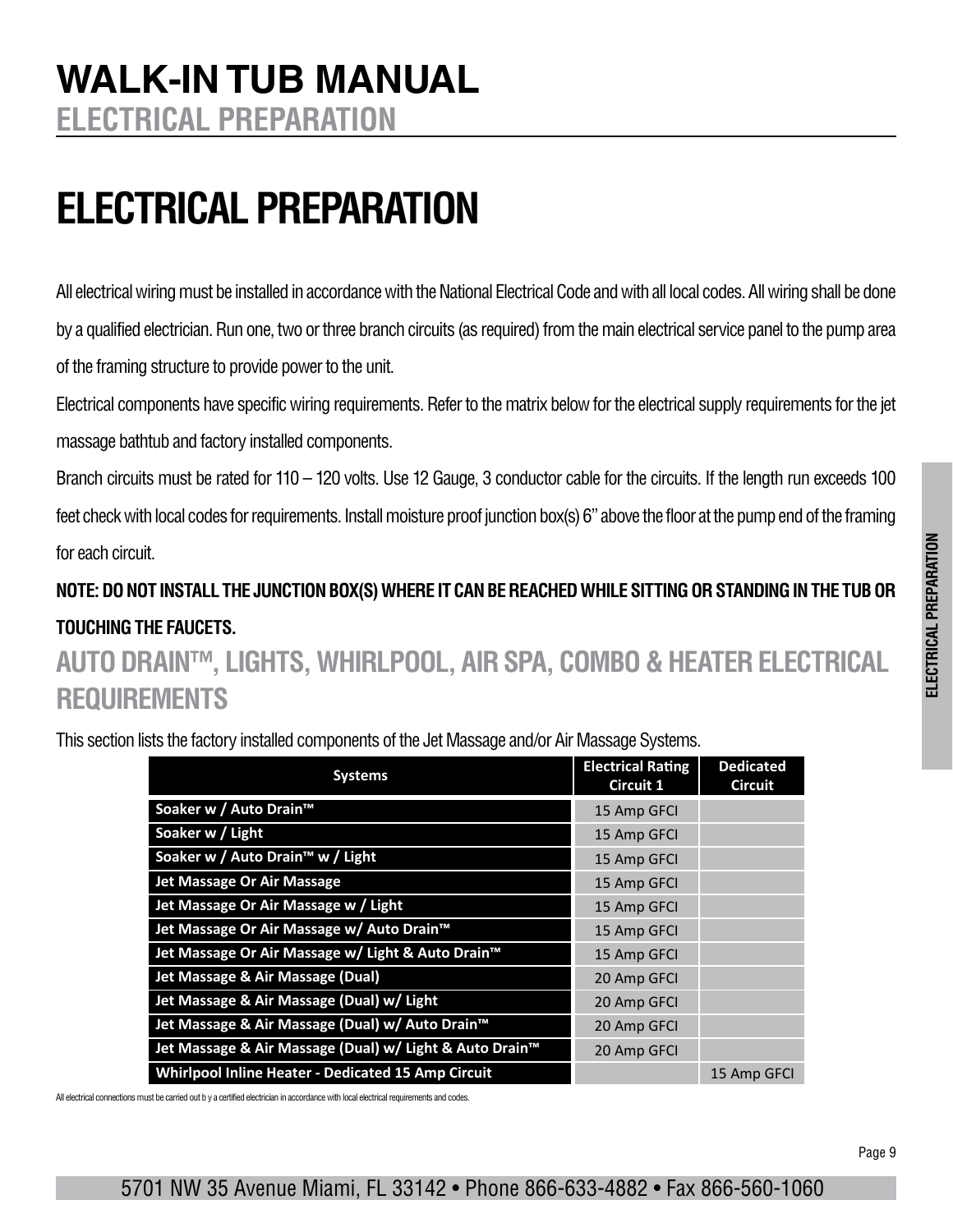## <span id="page-9-0"></span>**WALK-IN TUB MANUAL INSTALLATION PROCEDURES**

# **INSTALLATION PROCEDURES**

**WARNING! WHEN INSTALLING A JETTED WALK-IN BATHTUB, THE FOLLOWING BASIC PRECAUTIONS SHOULD BE FOLLOWED.**

**DANGER! RISK OF ELECTRIC SHOCK. CONNECT ONLY TO SEPARATE CIRCUIT PROTECTED BY A GROUND FAULT CIRCUIT INTERRUPTER (GFCI) ON PLUG IN UNITS.**

**NOTE: INSTALLATION MUST PROVIDE ACCESS FOR SERVICING PUMP/MOTOR (ALL TUBS COME WITH AN ACCESS PANEL FOR THE PUMP/MOTOR).** 

### **GENERAL GUIDE-THROUGH**

- Install tub waste/overflow according to instructions (see page 11).
- After framing is a complete (see attached diagrams), set product in place to make certain the tub can be properly leveled. (Caution: If a walk-in bathtub is not resting on all leveling feet, water will not drain properly and may cause the door to leak) (see page 8).
- *• Verify the product's level by checking tub's deck surface and ensure all leveling feet are touching the ground (see page 8).*
- Electrical connection is made pre-instruction on specified models.
- After plumbing and electrical connections have been made, the tub should be cleaned of dirt and debris.
- Installation is not complete until the tub has been tested in place.

**OPERATING INSTRUCTIONS**

**OPERATING INSTRUCTIONS**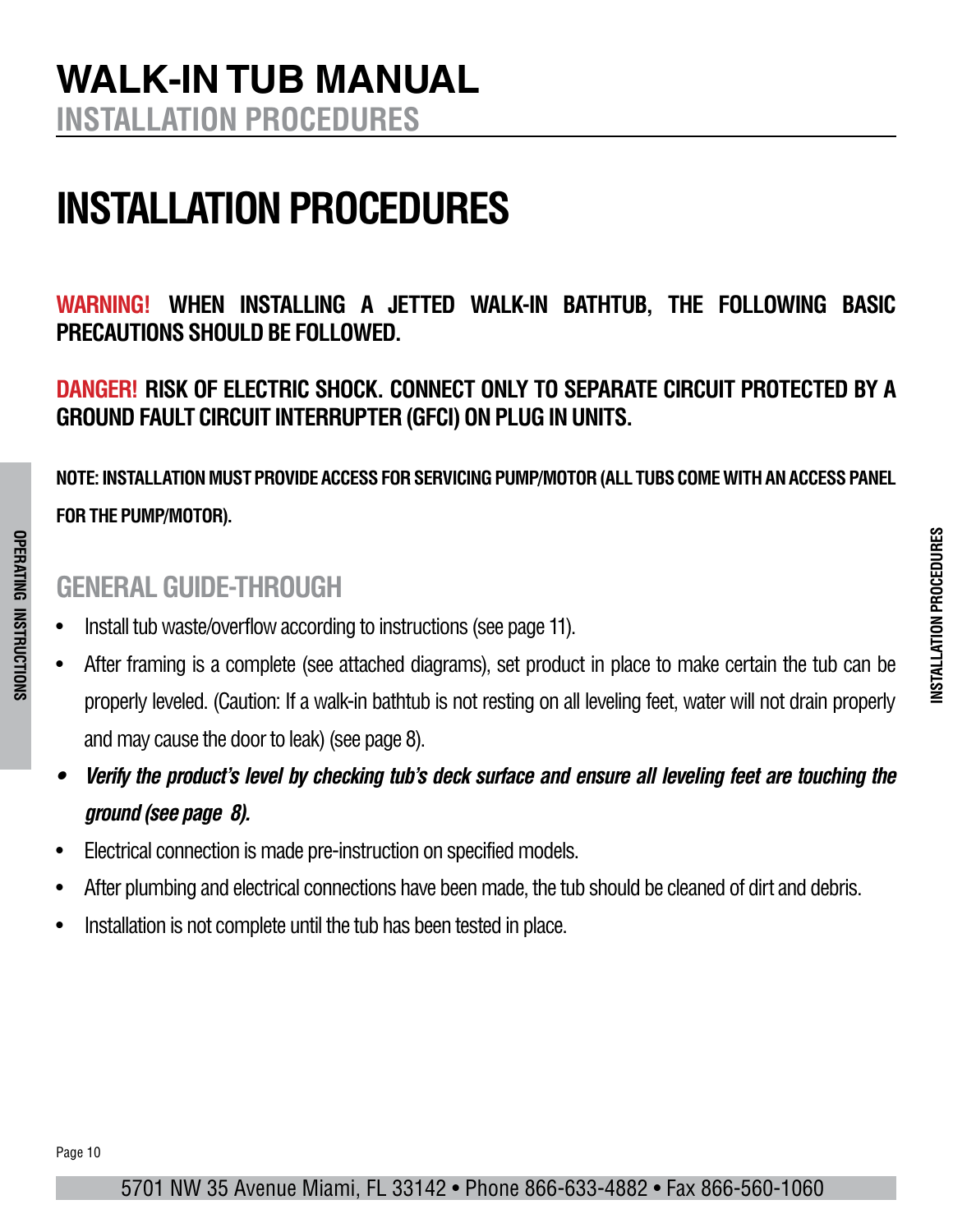### <span id="page-10-0"></span>**WALK-IN TUB MANUAL INSTALLATION INSTRUCTIONS**

#### **DRAIN CONNECTION**

To ensure safe transit for your walk-in tub, the overflow drain components are not connected to the unit during the process of production. The following instructions are provided for installation purposes:

*Your walk-in tub is supplied with a 1 ½" drain pipe overflow.*

- 1. The open and close valve with the turn knob should be attached to the unit at the 1 ½" pre-drilled opening in the wall of the unit from the outside.
- 2. The opposite end of the overflow should be attached to the 1  $\frac{1}{2}$ " pre-drilled opening in the foot well of the unit from the underside.
- 3. The chrome turn knob and the drain cover should be attached to the appropriate ends of the overflow drain from the inside of the unit.
- 4. Place the chrome cap with stem into the floor drain to close off the opening.
- 5. The cable attached to the turn knob of the overflow is also connected to a lever inside the floor drain which allows the drain to be opened or closed.
- 6. Once the components of the overflow are secured into place, turn the overflow knob to the open and closed position to ensure proper function. The cap and stem will move up and down, opening and closing the drain (Figure 1).



Page 11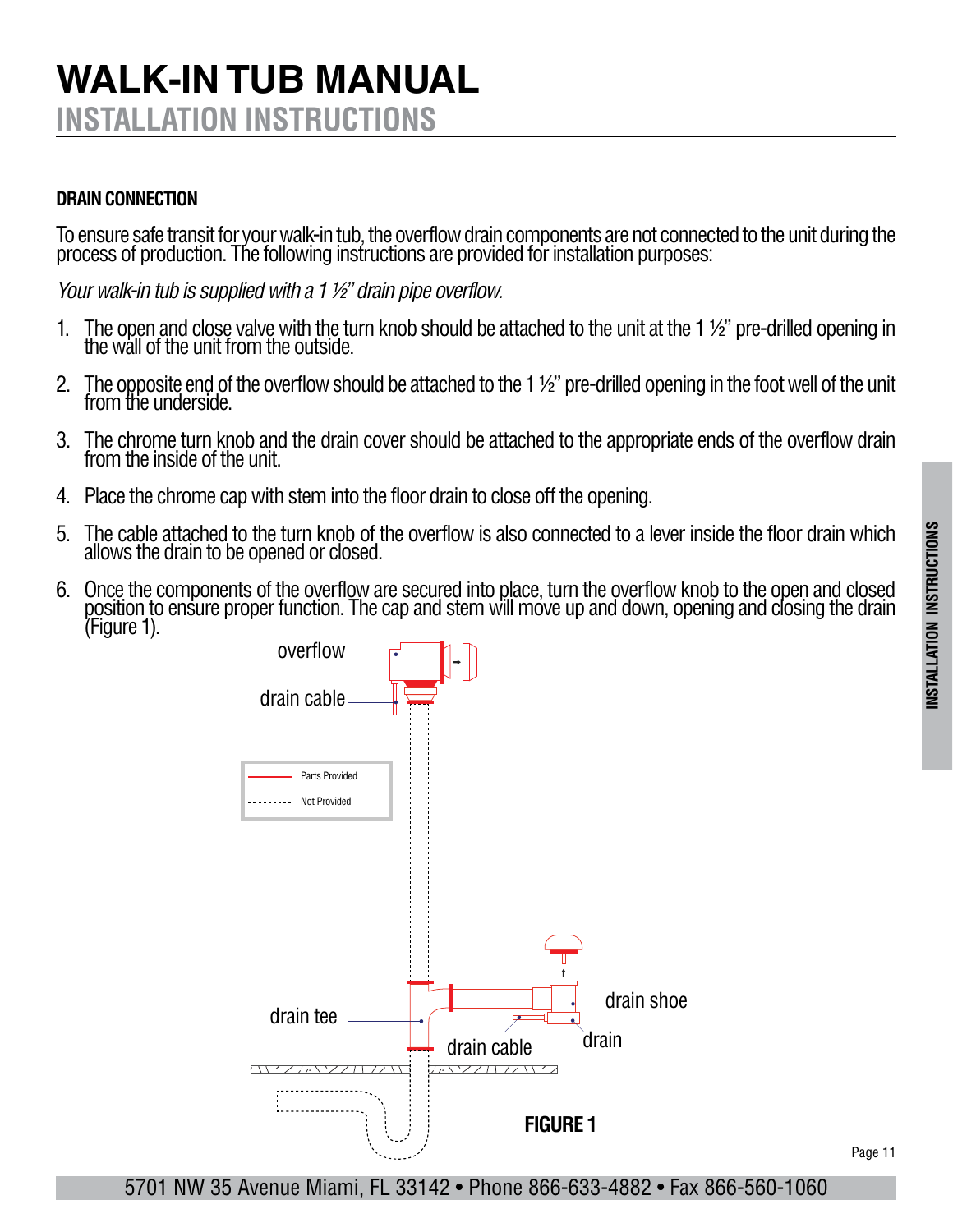#### <span id="page-11-0"></span>**CONNECTING THE AUTO DRAIN**

- 1. Drain System requires the connection to a minimum 1 ½ sanitary drain line.
- 2. Use UPC Approved PVC Glue, primer, and Schedule 40 1 ½ ' pipe.
- 3. Do not change or modify the location and or piping of the Back Flow Preventer.
- 4. The sanitary tee is installed directly above the drain tee with clearance not greater than 1''.
- 5. Dry fit the drain overflow assembly to the sanitary drainage pipe and check for proper fit.
- 6. Glue the High-Speed Auto drain Fittings, pipe and drain overflow assembly to the sanitary drainage pipe.
- 7. Reference figure 2 for connecting auto drain in a soaker or air jetted tub. (page 13)
- 8. Reference figure 3 for connecting auto drain in a hydro or dual jetted tub. (page 13)
- **NOTE: WATER TIGHT INSTALLATION OF THE WASTE/ OVERFLOW IS THE INSTALLER'S RESPONSIBILITY. DRAIN LEAKAGE IS EXCLUDED FROM MEDITUB WARRANTY OF THIS PRODUCT.**

**WARNING: WE HAVE TAKEN RESPONSIBLE PRECAUTIONS TO ENSURE THE HIGH-SPEED AUTO DRAIN IS SUITABLE FOR RESIDENTIAL PLUMBING. IT IS THE RESPONSIBILITY OF THE INSTALLER TO INSURE THE SANITARY SYSTEM IS ACCEPTABLE FOR THE USE OF THE HIGH-SPEED AUTO DRAIN. WE DO NOT ACCEPT RESPONSIBILITY FOR DAMAGE ARISING FROM THE USE OF THE HIGH- SPEED AUTO DRAIN.\*** *\*-Ensure compliance with local plumbing codes.*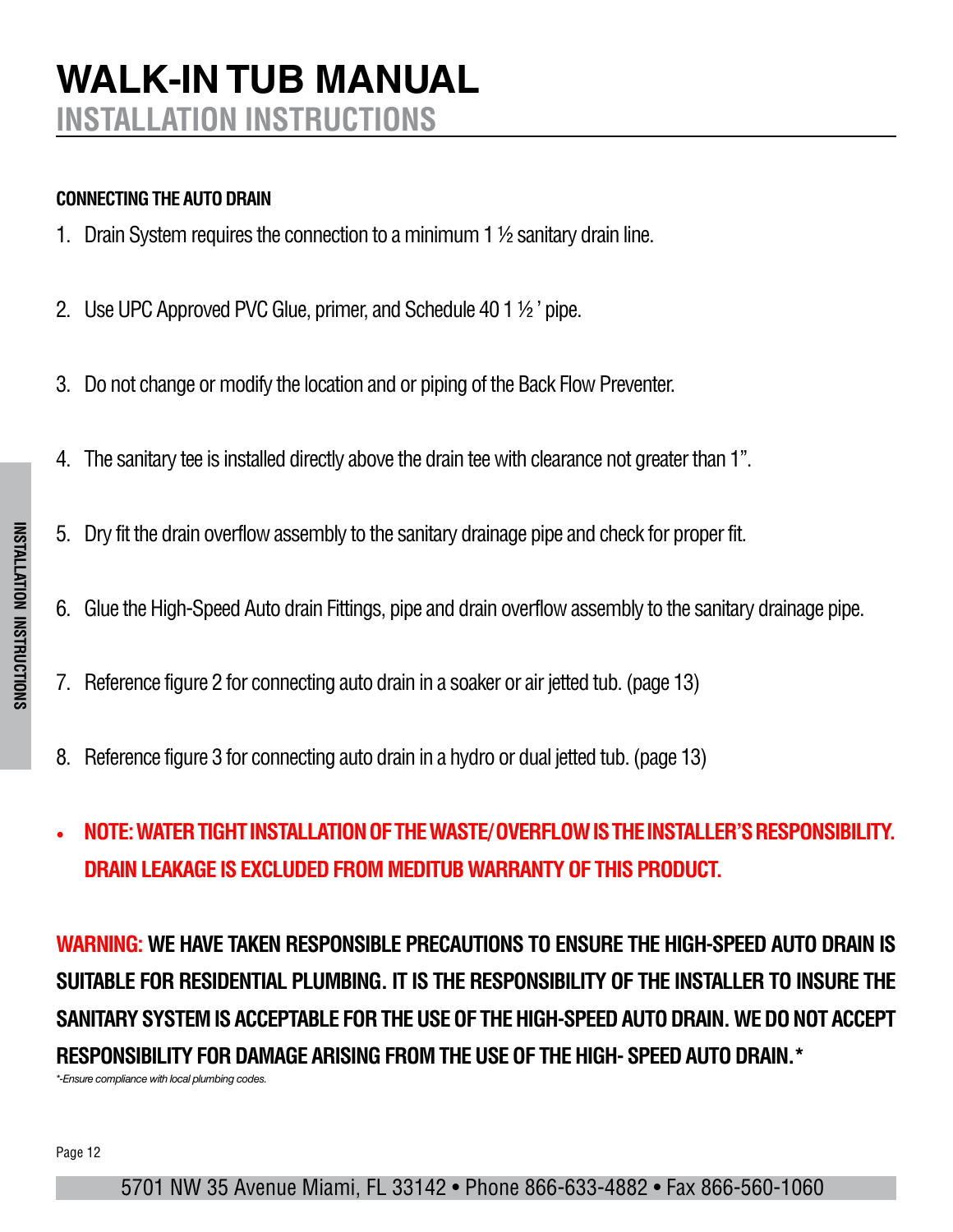## **WALK-IN TUB MANUAL INSTALLATION INSTRUCTIONS**



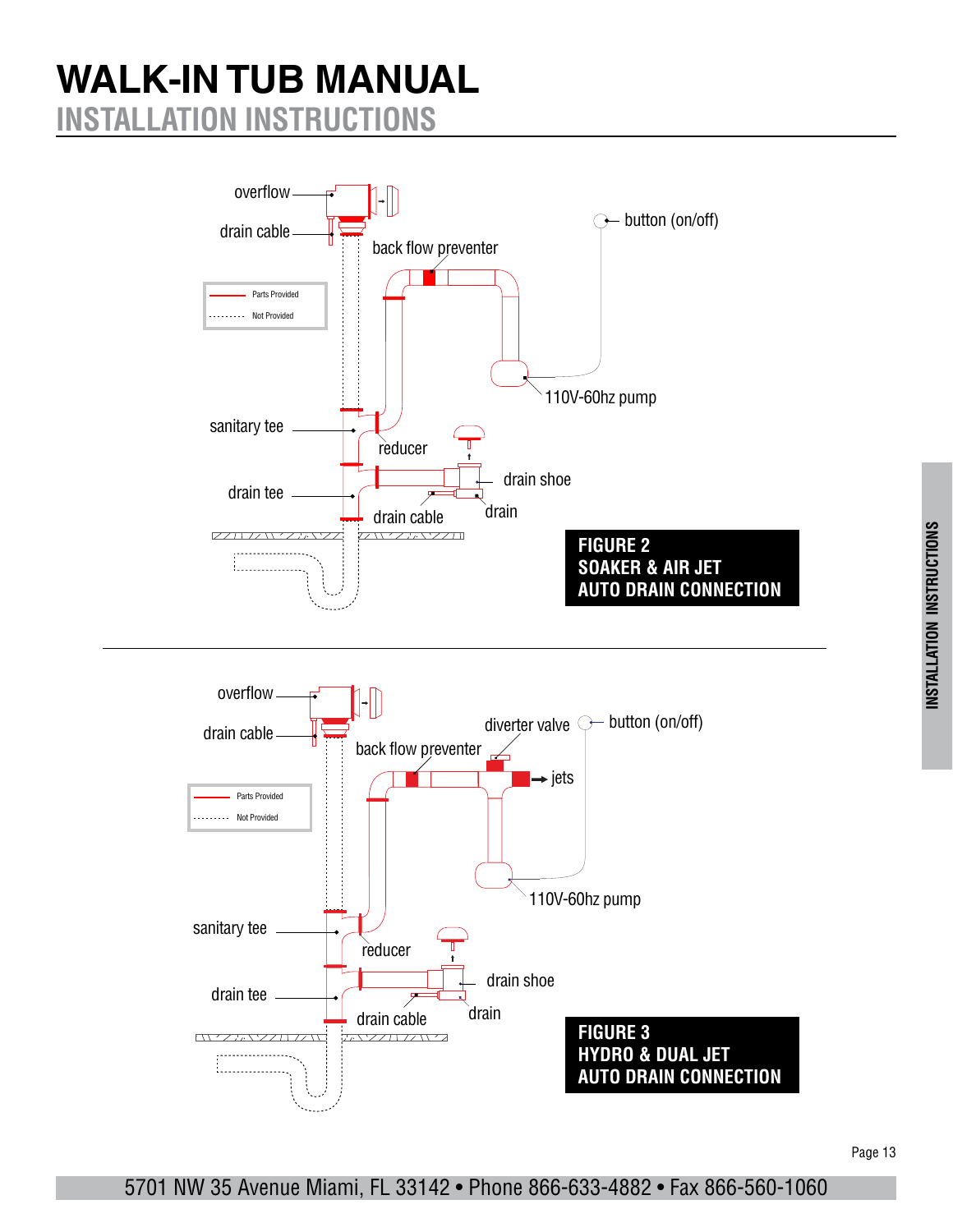## **WALK-IN TUB MANUAL INSTALLATION INSTRUCTIONS**

#### **DOOR DRAIN CONNECTION**

*Your walk-in tub also has a door drain to remove excess water from the door after each use.*

- 1. From the underside of the unit, a hose is connected to the door drain with a check valve. This hose and valve is to provide a oneway flow from the door drain to the main drain pipe. The check valve will constrict the water flow away from the door.
- 2. Insert the opposite end of the hose into the port on the main drain. Be sure the port is open before attaching the hose. Secure the hose with clamps or ties.
- 3. Once the hose is in place, close the door on the unit, place the handle in the locked position, and fill tub with at least 12" of water to test the connection.
- 4. Once the completion of the drain components are installed and have been tested for proper function, the unit can be leveled and give a final water test before installation of unit (Figure 4).



#### **FIGURE 4**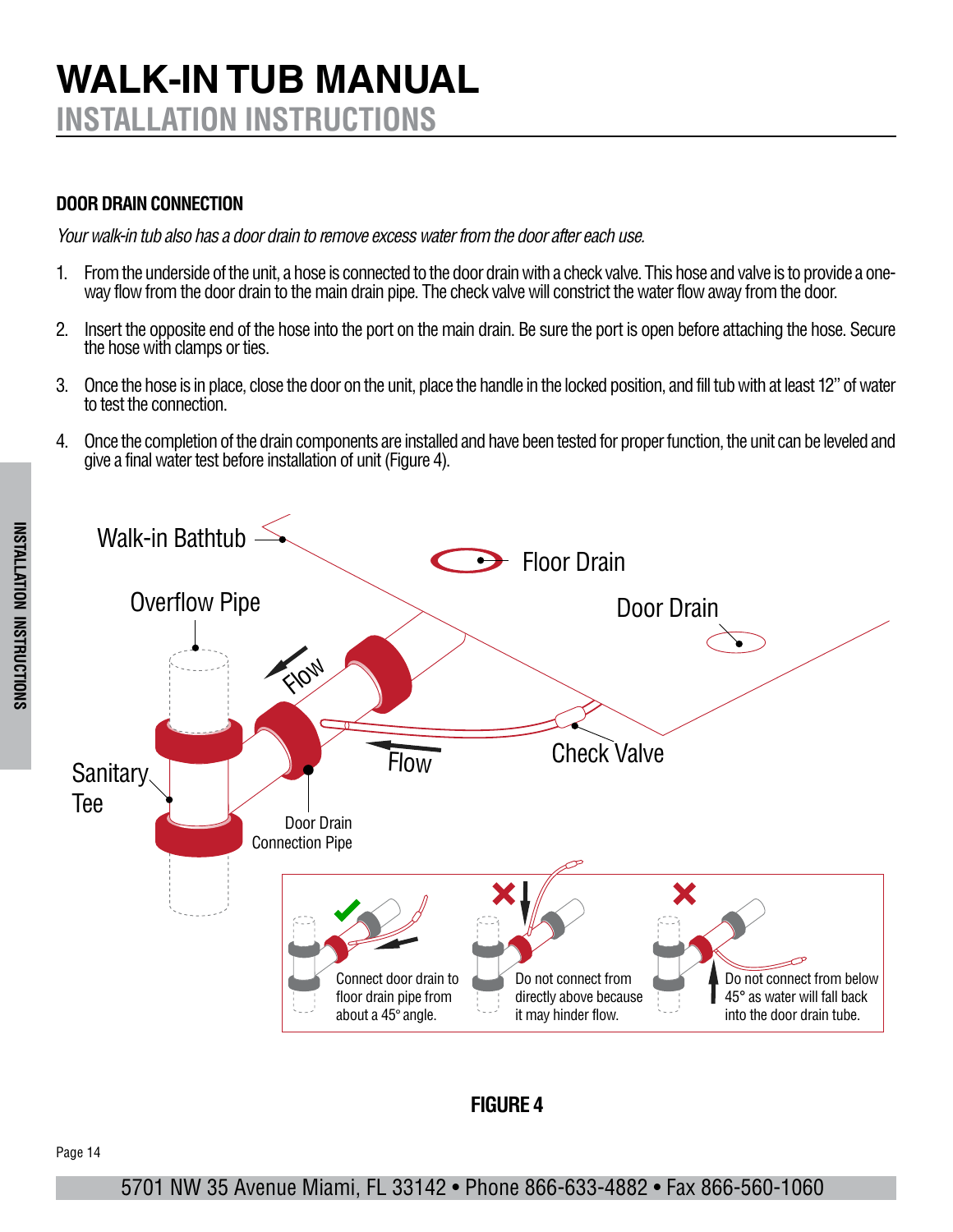# <span id="page-14-0"></span>**INSTALLATION AND EXTENSION PANELS**

### **ASSEMBLY & PLACEMENT**

Connect the two panels using pre-drilled holes:

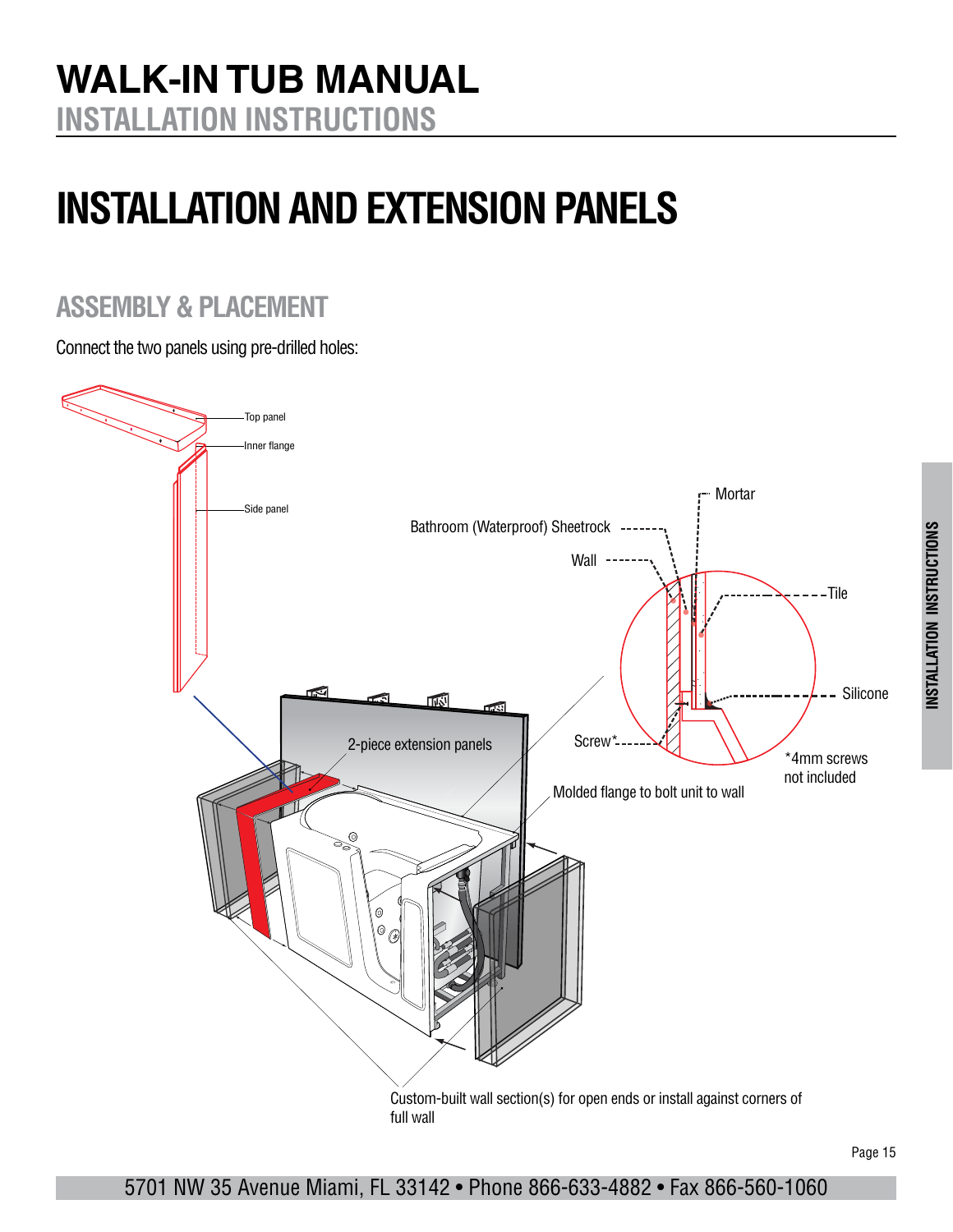## <span id="page-15-0"></span>**FAUCET INSTALLATION**

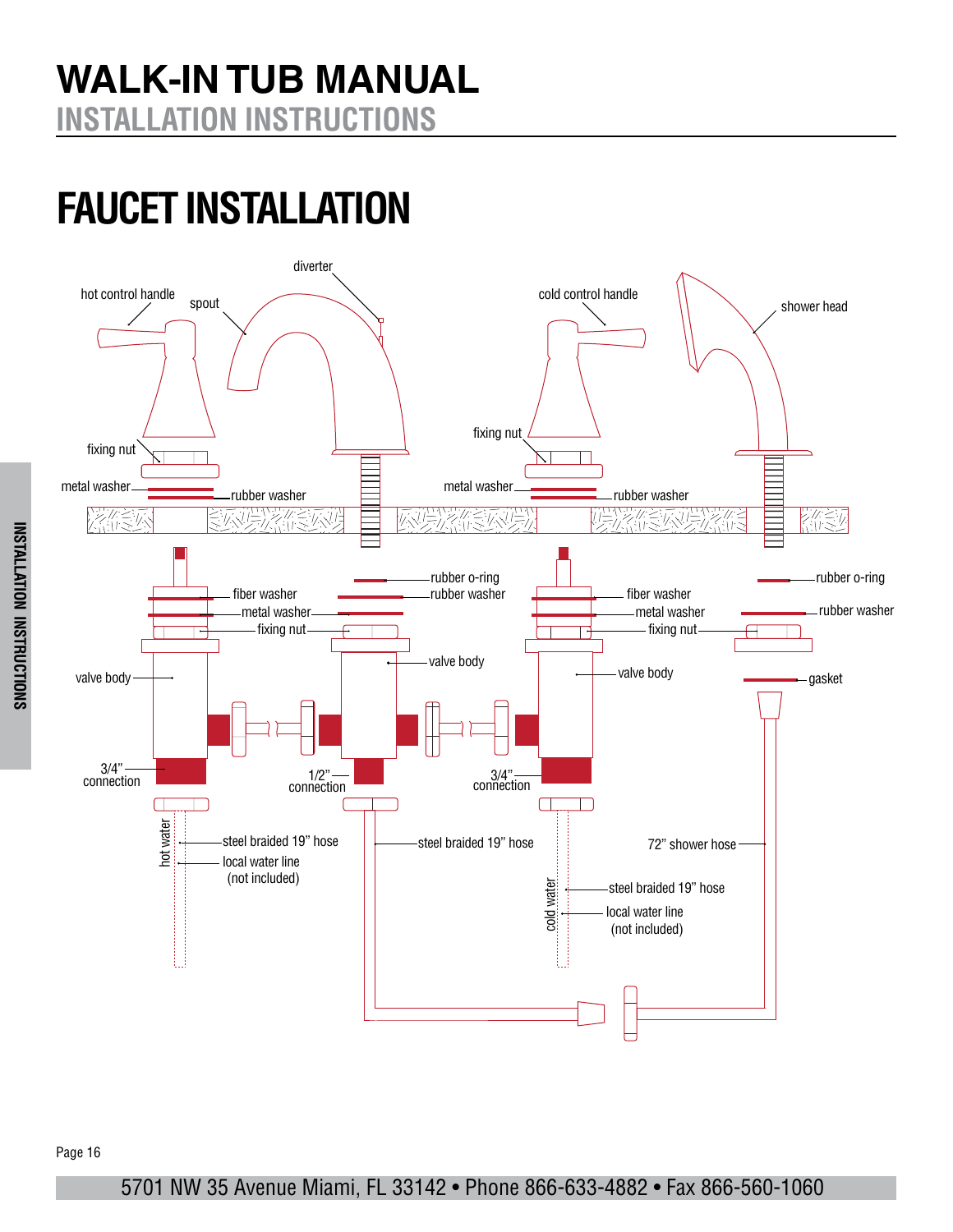## <span id="page-16-0"></span>**WALK-IN TUB MANUAL**

## **OPERATING SAFETY INSTRUCTIONS**

### **INSTRUCTIONS PERTAINING TO RISK OF FIRE, ELECTRICAL SHOCK OR INJURY TO PERSONS**

#### **WARNING! RISK OF PERSONAL INJURY:**

- Use this unit for its intended use as described in this manual. DO NOT use attachments not recommended by the manufacturer.
- To avoid injury, exercise caution when entering or exiting your walk-in tub.
- To reduce the risk of injury, do not permit children or persons with infirmities to use this product unless they are closely supervised at all times.
- The maximum recommended temperature is 102 F° (38.8 C °). Fifteen minutes per soak is the recommended maximum time at 102 F°, which may induce Hyperthermia which is an increase in body temperature. This can be a serious medical condition and all bath users are cautioned against lengthy immersion at high water temperatures. Should you become light-headed, dizzy, or nauseous, immediately get out of the bath and cool off.
- Risk of electric shock; do not permit electric appliances (such as a hair dryer, lamp, telephone, radio or television) within four feet of this bathtub.
- Never drop or insert any objects into any openings.
- Do not operate this unit without the guard over the suction fittings.

**WARNING! RISK OF HYPERTHERMIA AND POSSIBLE DROWNING.** People using medications, herbal remedies, sleep aids, and /or having adverse medical history should consult a physician before using this product.

**WARNING! NO FOOD OR ALCOHOLIC BEVERAGES.** Use of your bathtub immediately after meals is not recommended. Avoid alcohol consumption before or during the bathing. Alcoholic beverages can cause drowsiness or hyperthermia resulting in loss of consciousness or even drowning.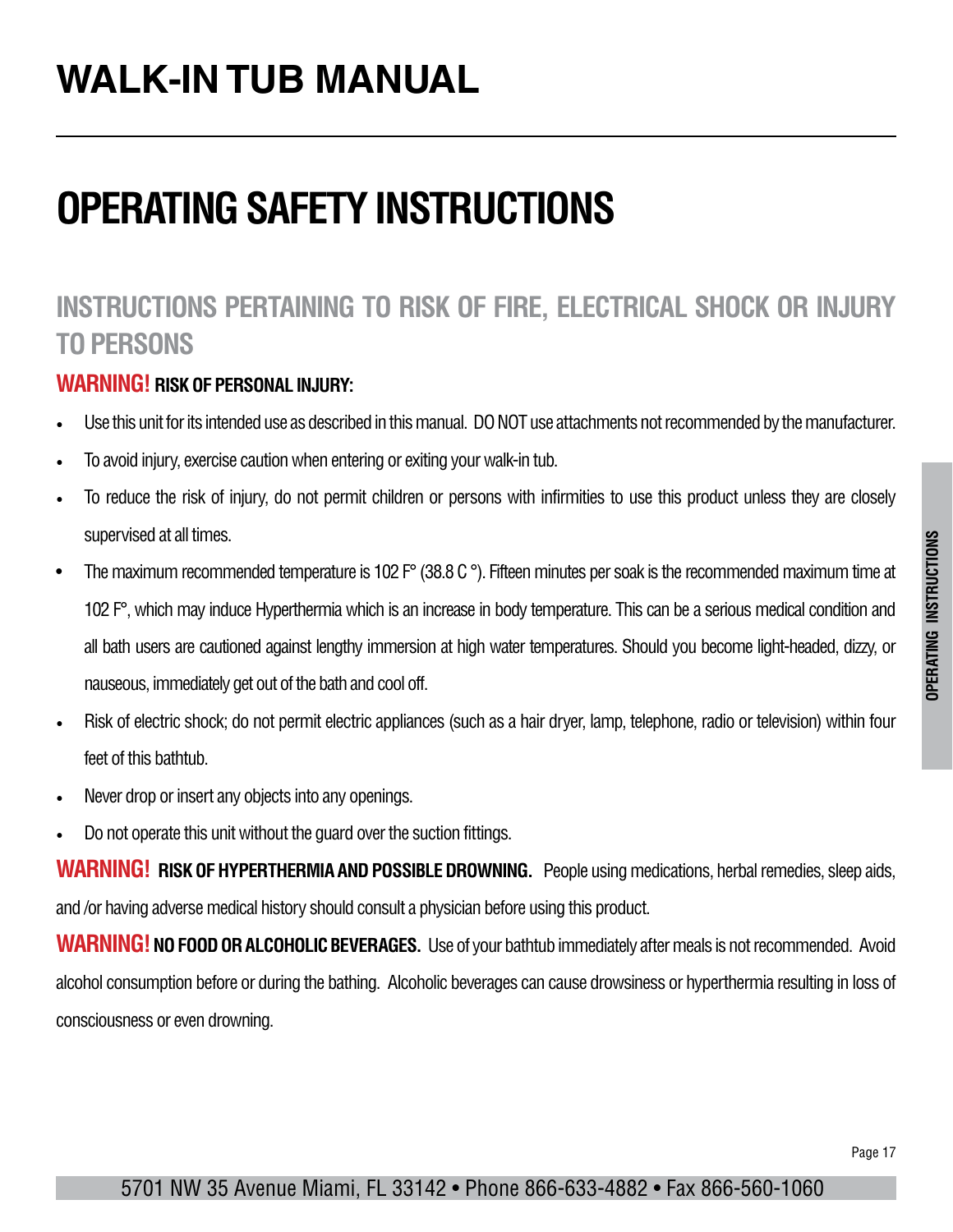# **OPERATING SAFETY INSTRUCTIONS CONTINUED**

The unit must be connected only to a supply circuit that is protected by a ground-fault circuit-interrupter (GFCI). Such a GFCI should be provided by the installer and should be tested on a routine basis. To test the GFCI, push the test button. The GFCI should interrupt power. Push the reset button. Power should be restored. If the GFCI fails to operate in this manner, there may be a ground current flowing, indicating the possibility of an electric shock. Do not use this massage bathtub. Disconnect the jet massage bathtub and have the problem corrected by a qualified service representative before using.

To reduce the risk of electrical shock, the dedicated electrical supply circuit(s) must be grounded. To do this, connect the third leg of the 3-conductor wiring cable to the grounding terminal of the electrical service panel and run continuously to the green grounding screw on the GFCI or electrical receptacle in the wiring compartment.

### **IN-LINE HEATERS**

If your bathtub is equipped with an in-line heater, it will operate only when the pump is on.

**NOTE: THE IN-LINE HEATER IS DESIGNED TO KEEP YOUR WATER WARMER LONGER, BUT IS NOT DESIGNED TO INCREASE THE WATER TEMPERATURE. HEAT SETTINGS ARE NOT ADJUSTABLE.**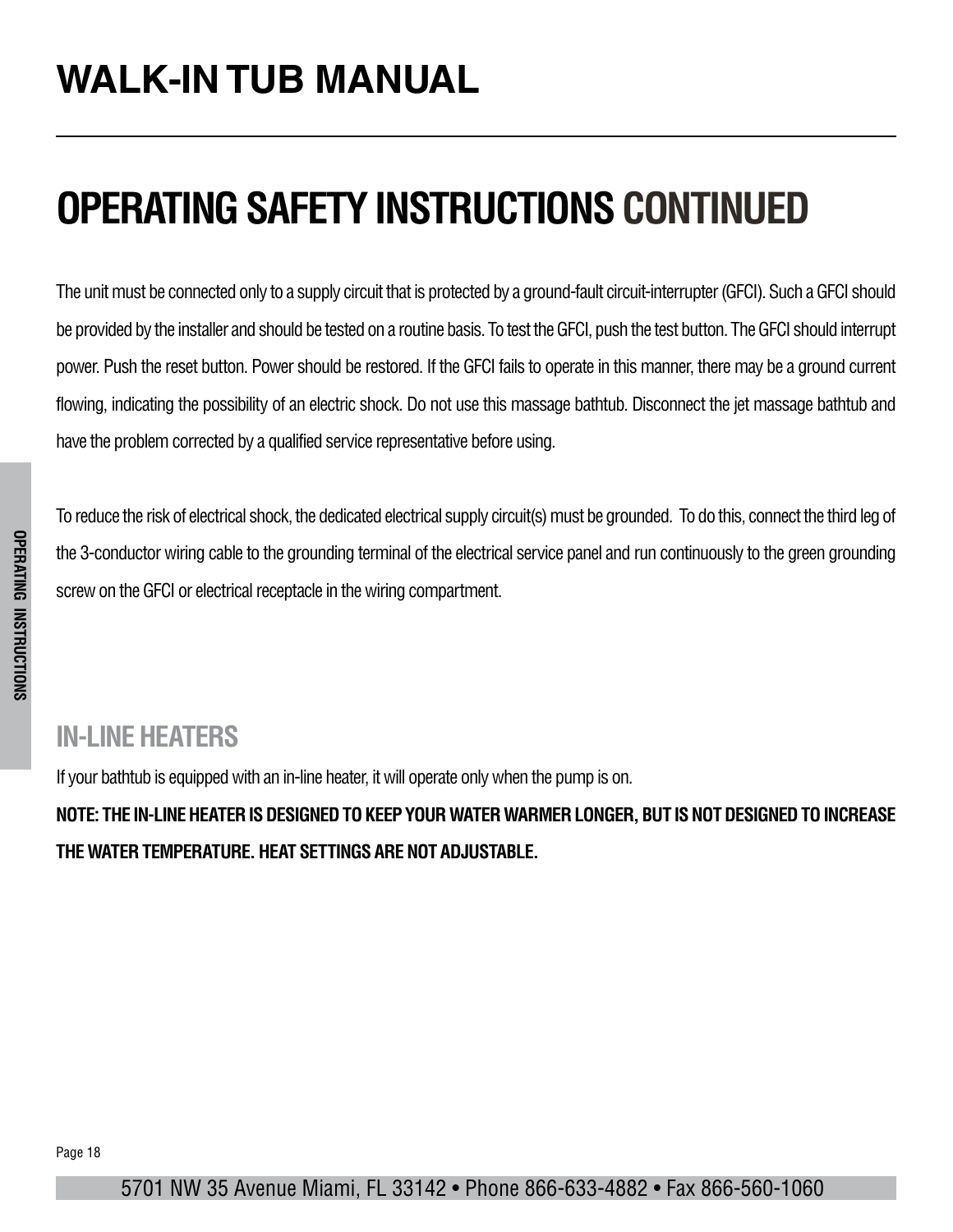## <span id="page-18-0"></span>**WALK-IN TUB MANUAL**

## **OPERATING INSTRUCTIONS**

When entering the walk-in tub, be sure to close the door, placing the **handle** in the **down position**. Before activating any of the jetting controls, you must first fill the bath to a water level at least 2 inches above the highest jet placement. Do not put weight on the door when entering and exiting the tub. It is recommended to leave the door in the open position when the tub is not in use.

The pump is operated by the **hydro control button**, which starts the water flow. The blower is operated by the **air control button** which starts the air flow (see page 20).



Adjust the direction and rate of flow of the jets by moving the nozzle for direction. Turn either the outside ring or the nozzle clockwise or counterclockwise for flow (some jets adjust the flow with the outside ring and some with the nozzle). Adjust the air pressure flow of all water jets by using the **hydro jet flow control** (see page 20), which controls air-water mixture.

Our walk-in tubs equipped with the chromotherapy lights **(ordered separately)**, feature a dedicated on/off switch. Pressing the switch off and back on will change the color of light (see page 20).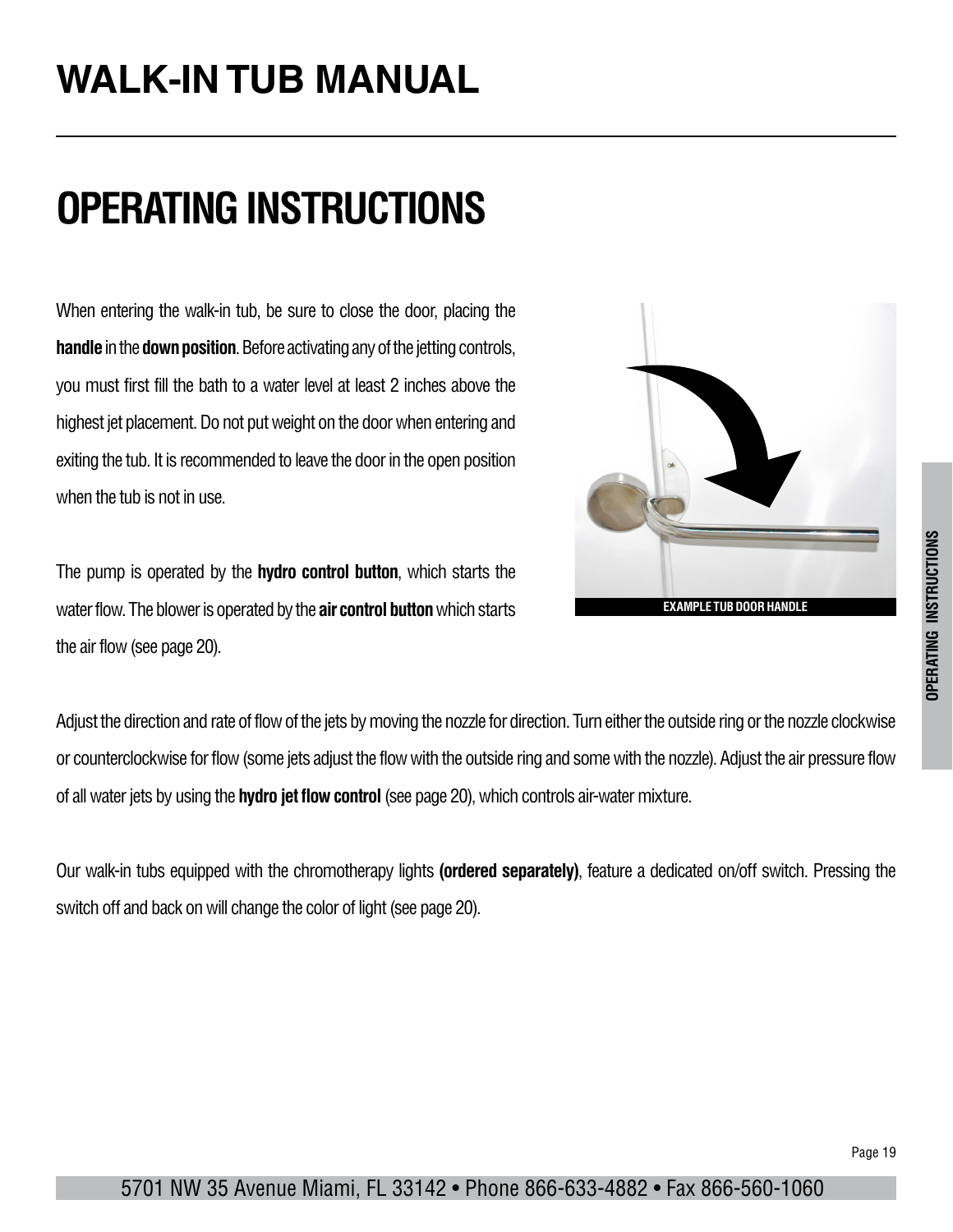## **TUB CONTROLS**



#### **HYDRO CONTROL (PUMP)** FOR TUBS WITH WATER JET OPTION. **1**

Used to turn the water jets **ON** and **OFF**.



Used to turn the air jets **ON** and **OFF**.

**CHROMATHERAPY LIGHT** FOR TUBS WITH CHROMATHERAPY LIGHT OPTION.

**PRESS ONCE (when light is OFF)** - Turns light ON in Auto-Cycle Mode which will slowly transition from color to color. **PRESS TWICE (when light is ON)**- Turns on static, nonchanging color mode. Continue to press twice to move on to the next color until you find your desired choice.

**PRESS ONCE (when light is ON)** - Turns off light. Resets cycle after 2 second pause.

**HYDRO JET FLOW CONTROL** FOR TUBS WITH WATER JET OPTION. **4**

Used to increase or decrease air pressure flowing through the water jets.



#### FOR TUBS WITH AUTO DRAIN OPTION. FOR TUBS WITH AROMATHERAPY OPTION. FOR TUBS WITH HEATED BACKREST OPTION. **AUTO DRAIN DIVERTER**

While the HDYRO PUMP is running, use this diverter to channel the pumped water through the HYDRO JETS or down the drain.



**3**

**AROMATHERAPY CAP**

Unscrew cap and insert your favorite fragrance beads to bathe in a soothing aroma scent.



**HEATED BACKREST**

Used to turn heated pads **ON** and **OFF**. Will turn off after 20 minutes. *Note: Light may blink for 2 seconds and turn off. This just indicates system is initiating. Simply press the button again to activate heating pads.*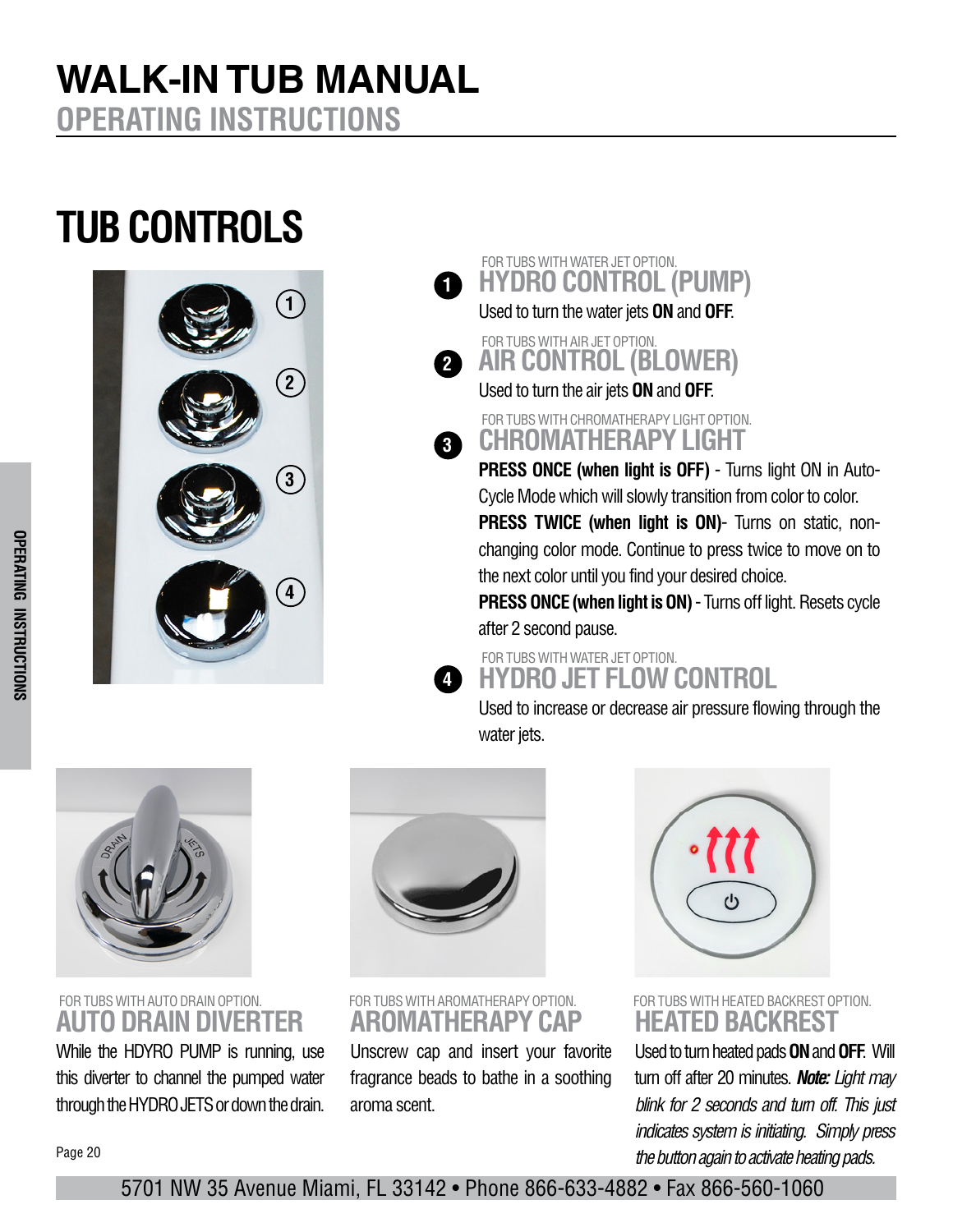#### Page 21

**OPERATING INSTRUCTIONS**

**OPERATING INSTRUCTIONS** 

#### 5701 NW 35 Avenue Miami, FL 33142 • Phone 866-633-4882 • Fax 866-560-1060

# <span id="page-20-0"></span>**CLEANING AND MAINTENANCE**

Pump and pipe circulation systems should be flushed before first use and on a monthly basis when product is under normal use.

#### **Below are the recommended procedures for cleaning:**

- Do not run whirlpool dry. Fill the tub with hot water 2-3 inches above the jets and add 2-3 teaspoons of low foaming detergent such as dishwashing machine detergent
- Turn on whirlpool system and run for 10 minutes
- Drain tub completely
- Fill tub with cold water above jets
- Turn on whirlpool system and run for 15 minutes
- Drain tub completely
- Cleaning the suction cover: Clean and remove any hair or lint from the suction cover (see image below). On a monthly basis, unscrew the suction cover and clean away any hair, lint or debris from the cover and housing, then remount the cover in place. Some suctions are not designed to be removed; only suctions that have screws on the cover, visible from the inside of the tub, can be

removed.

### **WARNING!NEVER OPERATE THE UNIT WITH THE SAFETY SUCTION COVER OFF.**

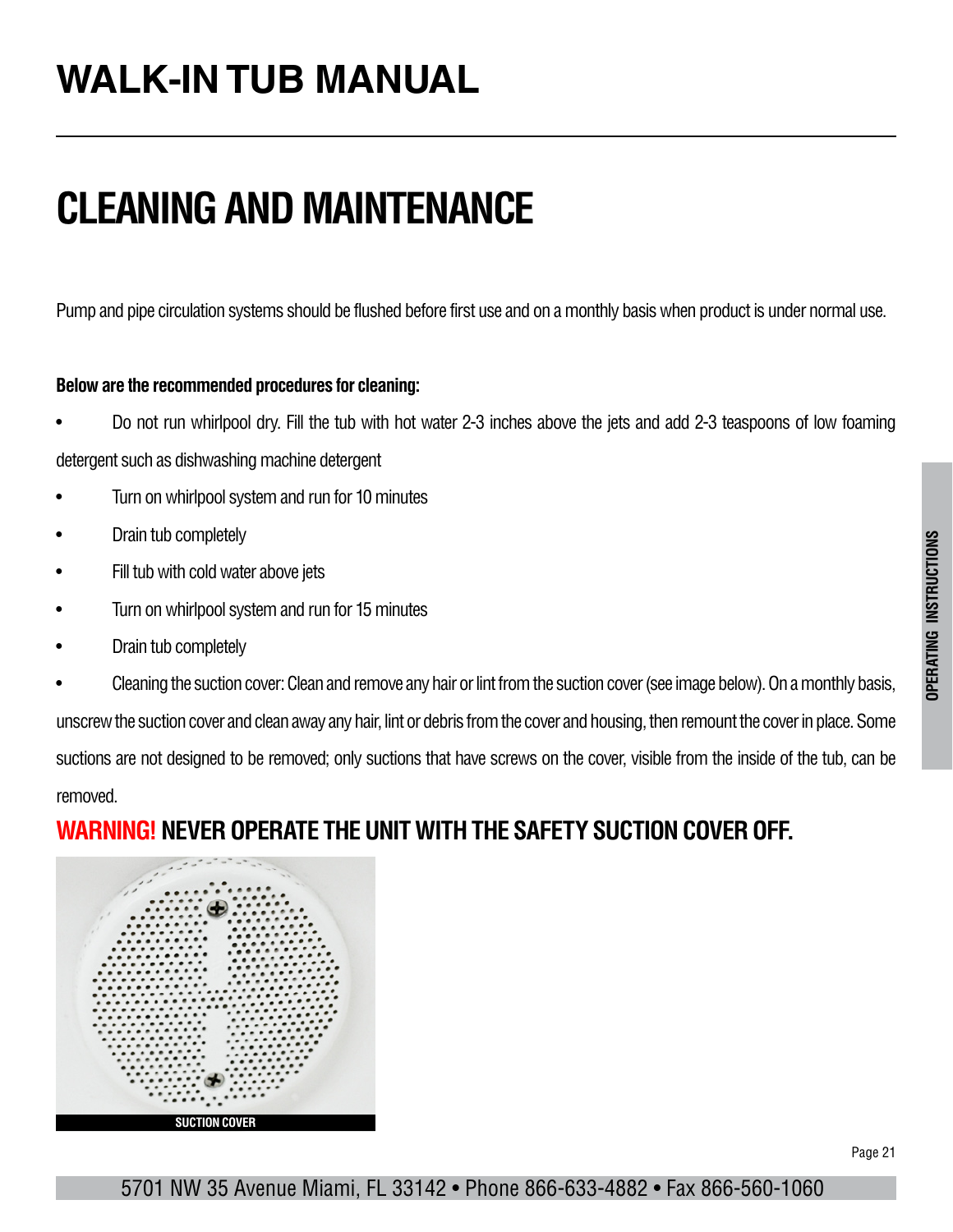## <span id="page-21-0"></span>**WALK-IN TUB MANUAL WARRANTY**

## **WARRANTY**

**DON'T FORGET TO REGISTER! PRODUCT MUST BE REGISTERED WITHIN 90 DAYS OF DELIVERY DATE TO ACTIVATE WARRANTY. REGISTER AT WWW.SWCORP.COM/REGISTER OR FILL OUT AND MAIN IN THE REGISTRATION CARD ON PAGE 2 OF THIS MANUAL.** 

#### **IMPORTANT! THOROUGHLY REVIEW THE BATHTUB AND CONTENTS OF THE PACKAGE. ANY DEFECTS OR DAMAGES MUST BE REPORTED WITHIN 5 BUSINESS DAYS OF RECEIVING THE PRODUCT.**

This 10-year warranty is extended to the first user to be free from defects in workmanship and material under normal use and conditions for a period of **10 years** from the date of the original purchase. This warranty relates to the bathtub shell, frame and finish. The finish's warranty does not apply to fading, cracking, delaminating or blistering due to excessive wear, sun fading or scouring due to cleaning. Different warranty periods apply. The tub and all its components including motors, electronic controls, waste and overflow, fittings and all plated finishes are covered by a limited one year warranty, subject to verification of the defect or malfunction. All labor and repair-related services are covered within the first **90** days of purchase. This warranty is non-transferable and applies only to the original owner as stated on the original purchase order. Notification **must be** sent via certified mail to **5701 NW 35 Avenue. Miami, FL 33142**. The manufacturer will not be responsible for any water damage to any structures or any property for any reason (including but not limited to manufacturer defects or improper installation). Manufacturer will assume no responsibility for the loss of the system, inconvenience due to loss, damage to real or personal property or any other consequential damage. Manufacturer will not be liable for any incidental expenses or material charges in connection with removal or replacement of the purchased part or any part or parts of the system. Manufacturer is not responsible for failures or damage that could have been discovered, repaired, or avoided by proper inspection and testing prior to installation. This warranty shall not apply to any type of failure resulting from negligence, abuse, misuse, misapplication, improper installation, alteration or modification, chemical corrosion or improper maintenance. Scratches and surface damages must be reported within 5 days of delivery and prior to installation.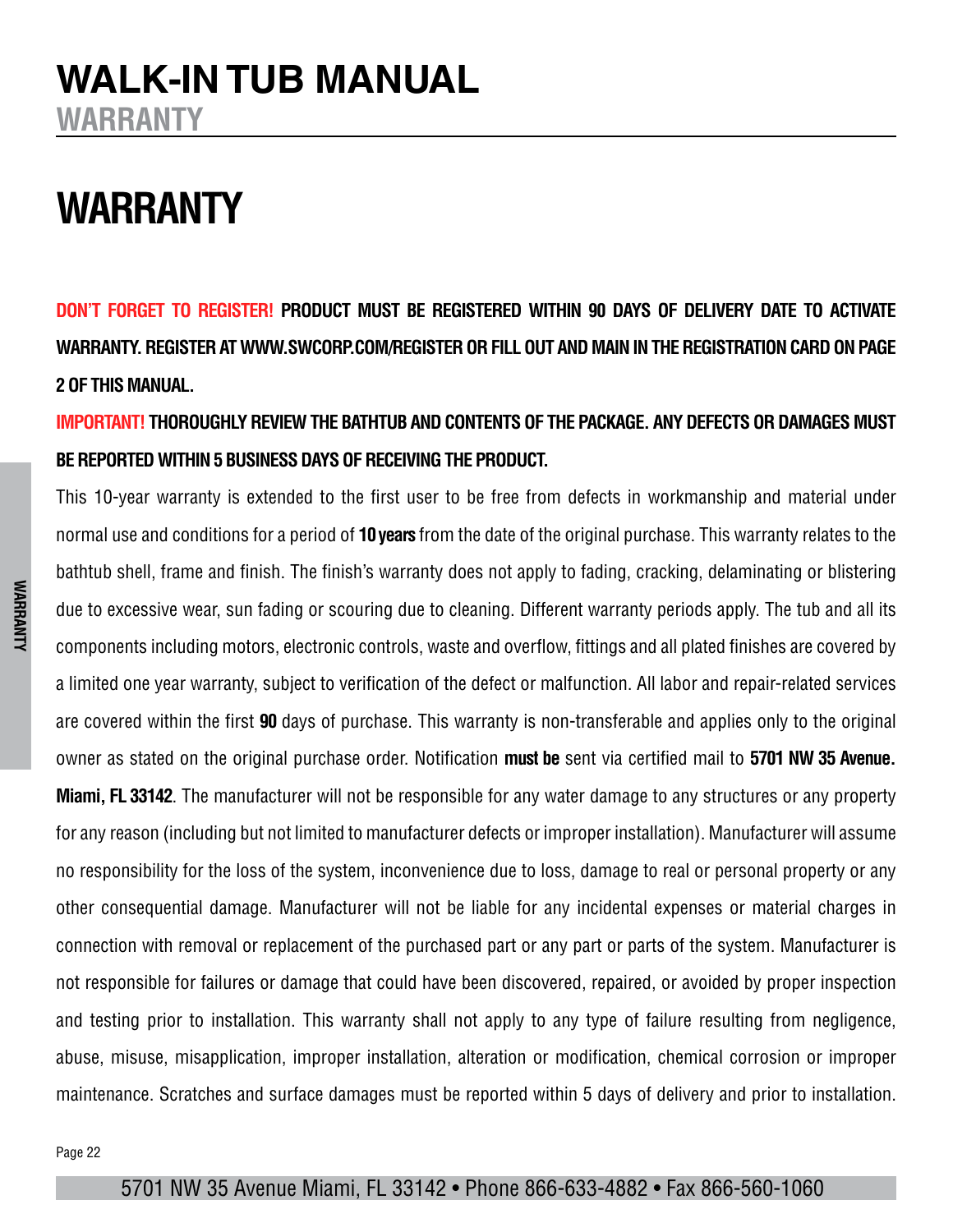### WARRANTY **WARRANTY**

### **WALK-IN TUB MANUAL WARRANTY**

Scratches and other surface damages reported after installation will be assumed to be a result of installation and will not be covered. Every walk-in tub must be installed by a licensed plumber, electrician and/or contractor; failure to do so will hereby void the warranty. There will be a charge for replacement parts or the replacement of the entire electrical unit if the defective unit is returned for any of the reasons listed above.

#### **NOTE: WITHIN THE LIMITED ONE YEAR WARRANTY, THERE WILL BE A PRORATED CHARGE FOR ANY ELECTRICAL AND PLATED REPLACEMENTS PARTS, INCLUDING SHIPPING AND HANDLING CHARGES.**

Manufacturer reserves the sole authority to make any type of warranty changes at any time. The manufacturer will not be responsible for any warranty information that is being misrepresented by outside sources including dealers, retailers, distributors or contractors. Manufacturer does not warranty the installation, plumbing or electrical related connections, of any of our products including Walk-In Baths, shower pans or shower stalls. Improper or negligent installation of the product or other components, alteration made of, or alterations or medications to the system, may cause the product or the system to malfunction. Such problems are not covered by warranty. Manufacturer warranties the door seal for the life of the unit under normal use and conditions for the **original owner** of the tub. This warranty shall not apply to any failure resulting from negligence, abuse, misuse, misapplication, alternation, or medication or improper maintenance. Additionally, this warranty does not cover discontinued or display products. The replacement door seal will be issued to the end user however installation and repairs must be performed by a certified installer/plumber. Manufacturer will not be liable for any incidental expenses or material charges in connection with removal or replacement of the door seal.

### **NOTE: TO THE EXTEND PERMITTED BY LAW, ALL IMPLIED WARRANTIES INCLUDING THOSE OF MERCHANT ABILITY AND FITNESS FOR A PARTICULAR PURPOSE ARE HEREBY DISCLAIMED. THIS COMPANY AND SELLER HEREBY DISCLAIM ANY LIABILITY FOR SPECIAL, INCIDENTAL, OR CONSEQUENTIAL DAMAGES.**

Some states/provinces do not allow limitations on how long an implied warranty lasts, or the exclusion or limitation special, incidental or consequential damages, so these limitations and exclusions may not apply to you. This warranty gives you specific legal rights. You may have other rights, which vary from state/province to state province. All lawsuits must be filed in Miami-Dade County, Florida. Tub units are for residential use only.

> This warranty is in effect as of May, 2019. This warranty supersedes all previous warranties and/or claims both stated and implied. This warranty is subject to change without notice.